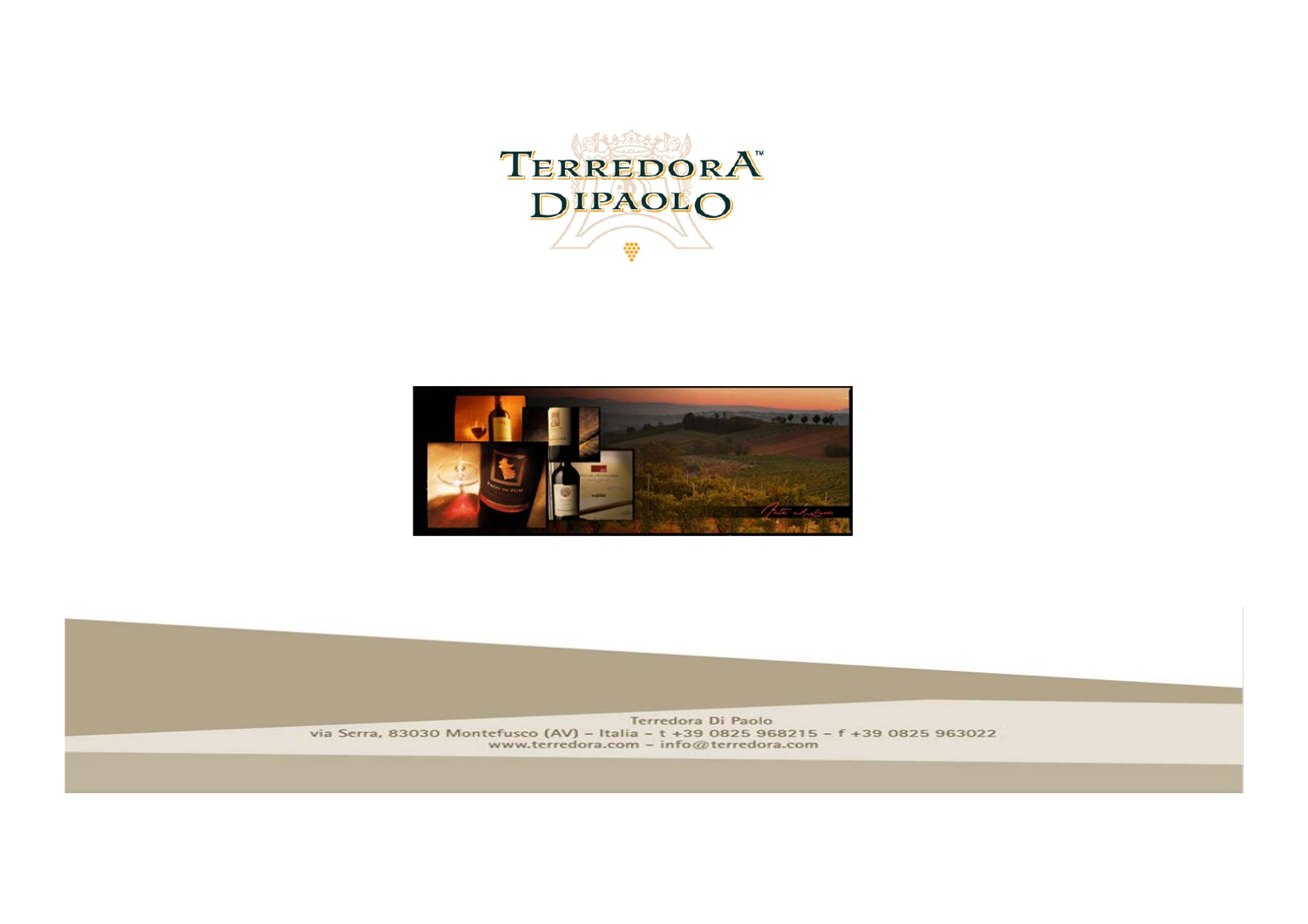

#### THE VALUE BRAND

#### **WINE Spectator**

"One Italy's Top White Wine Producer" (August 31", 2008) "The Top 100 of Year 2011-2008-2007-2006" "50 GREAT PRODUCERS OF THE WORLD" (Jan-Feb, 2004)

"Uno dei grandi produttori di Bianchi al Top d'Italia"

- (31 Agosto 2008)
- "Top 100 dell'anno 2011-2008-2007-2006"
- "50 GRANDI PRODUTTORI AL MONDO"
- (Gennaio Febbraio 2004)

THE INTERNATIONAL

#### **WINE Challenge**

"White Winemaker of the Year 2006 -NOMINATION -"

"Winemaker vini bianchi Anno 2006 -**FINALISTA-"** 

#### THE **WINE Advocate**

ROBERT PARKER

Terredora Di Paolo is one of the leading estates in Campania with a superb set of releases and many excellent choices at all price ranges.  $(Jan, 2011)$ 

"Terredora has succeeded in producing a highly

pleasing wine that is a pure joy to drink" (April, 2009)

Terredora Di Paolo è una delle aziende leader in Campania, magnifica la sua sequenza di annate e molte ed eccellenti le opportunità di scelta in tutte le fasce di prezzo. (Gennaio 2011)

"I vini Terredora sono davvero piacevoli, gioja pura da bere"

 $(Aprile 2009)$ 



#### THE VINITALY INTERNATIONAL **AWARD 2013**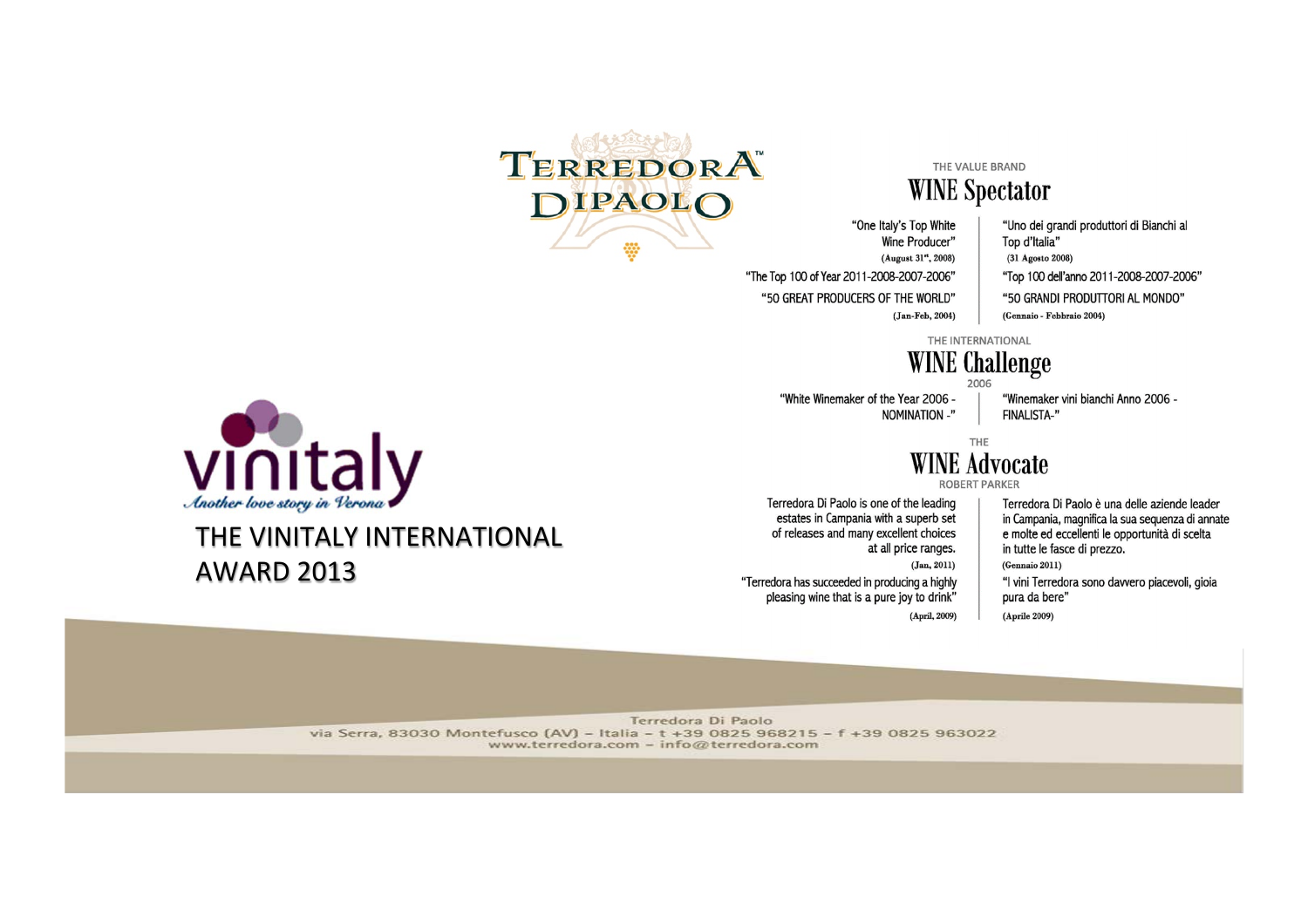

2008: 5 *grappoli*, Bibenda 2019

2008: SILVER - International Wine & Spirits Competition Awards 2018

2008: SILVER – Decanter World Wine Awards 2018

2007: 91 points - Robert Parker, Wine Advocate, Aug 2017 

2007: 4 *viti*, Guida Vitae 2017

2007: 3 *stelle* - Guida Veronelli 2017 

2007: GOLD - International Wine Challenge 2016

2007: SILVER - International Wine & Spirit

Competion 2016

2007: *Vino di eccellenza premiato con la CORONA* –<br>Vini Buoni d'Italia 2016

2006: 3 *stelle* - Guida Veronelli 2017

2006: 94 points - Robert Parker, Wine Advocate, Feb 2013 

2006: SILVER - The International Wine Challenge 2012 

2004: 93 points - Robert Parker, Wine Advocate, Aug 2010 

### CAMPORE TAURASI DOCG

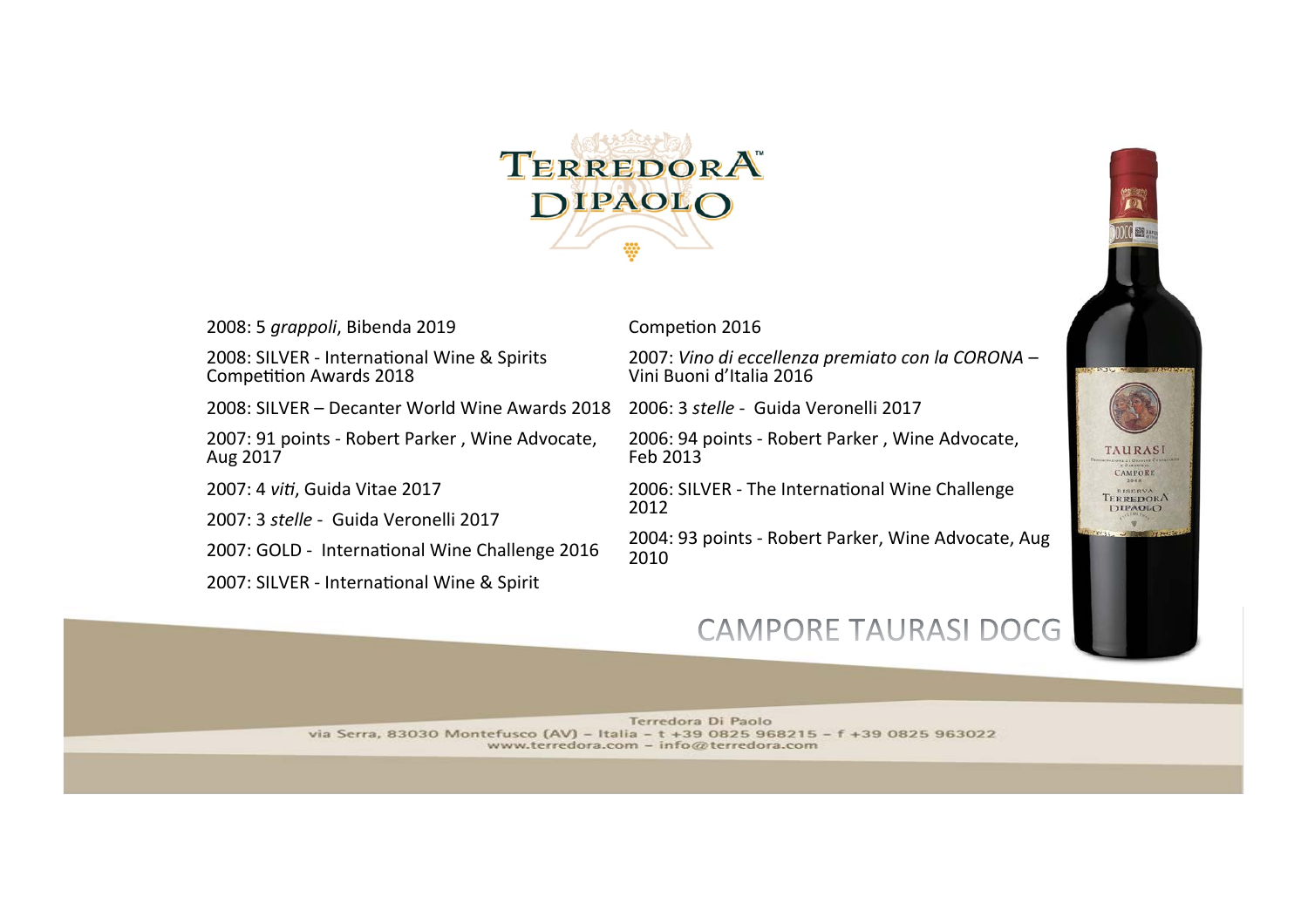

 $2004:91+$  points  $-$  Tanzer's International

Wine Cellar, Mar/Apr 2011

2004: vino di eccellenza premiato con la CORONA - Vini 2001: 5 grappoli - Duemilavini 2008 Buoni d'Italia, 2011

2003: 5 *grappoli* – Duemilavini 2009

 $2004:90+$  points  $-$  Tanzer's International

Wine Cellar, Mar/Apr 2011

2003: 92 points - Robert Parker, Wine Advocate, Apr 2009 

2003: SILVER - The International Wine Challenge 2010

2001: 93 points - Robert Parker, Wine Advocate, Feb 2008 

2001: GOLD - Decanter World Wine Awards 2006 2001: SILVER -The International Wine Challenge 2007 2001: 5 *bottiglie* – Guida L'Espresso 2007 2001: *Menzione ad honerem* – Vini Buoni d'Italia 2008 2001: 90 points  $-$  Wine Spectator, Dec 15<sup>th</sup>, 2007 2001: 90 points - Tanzer's International Wine Cellar, Jul/ Aug, 2008 2000: 91 points - Robert Parker, Wine Advocate, Aug 2010 

2000: 91 points – Wine Spectator, Aug  $31<sup>st</sup>$ , 2006

### CAMPORE TAURASI DOCG

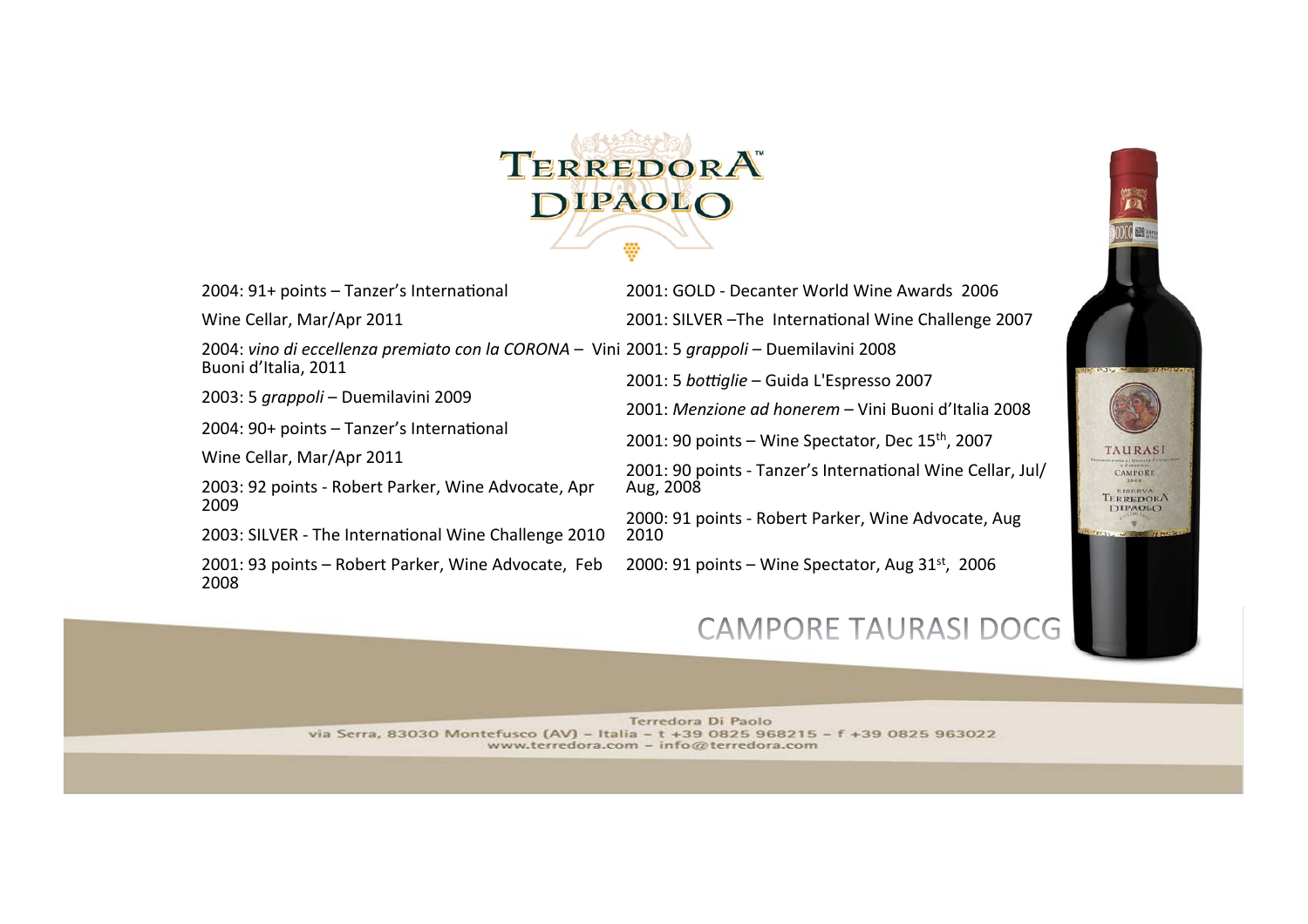

2012: 90 points - Vinous, Nov 2018

2012: SILVER - International Wine & Spirit Competition Awards 2018

2008: SILVER - Decanter World Wine Awards 2018

2011: 93 points - JamesSuckling.com, Oct 2017

2011: 92 points - Wine Spectator Insider, Oct 2017

2011: 92 points - Wine Enthusiast, Jun 2017

2011: SILVER OUTSTANDING - International Wine & Spirits Competition Awards 2017

2010: 92 points - Robert Parker, Wine Advocate, Aug 31st, 2017

2010: 91+ points - Vinous, Nov 2016

2010: 3 *stelle* - Guida Veronelli 2017

2010: 91 points - Wine Spectator, Oct 2016

2010: SILVER - The International Wine Challenge 2016

2010: 93 points - Wine Enthusiast, Mar 2016

2009: 92 points - Vinous, Sep 2015

2009: 94 points - Top 100 Cellar Selections 2014, Wine Enthusiast 

2009: 94 points - Wine Enthusiast, Sep 2014

2009: 90 points - Robert Parker, Wine Advocate, Aug 2017 

### FATICA CONTADINA TAURASI DOCG

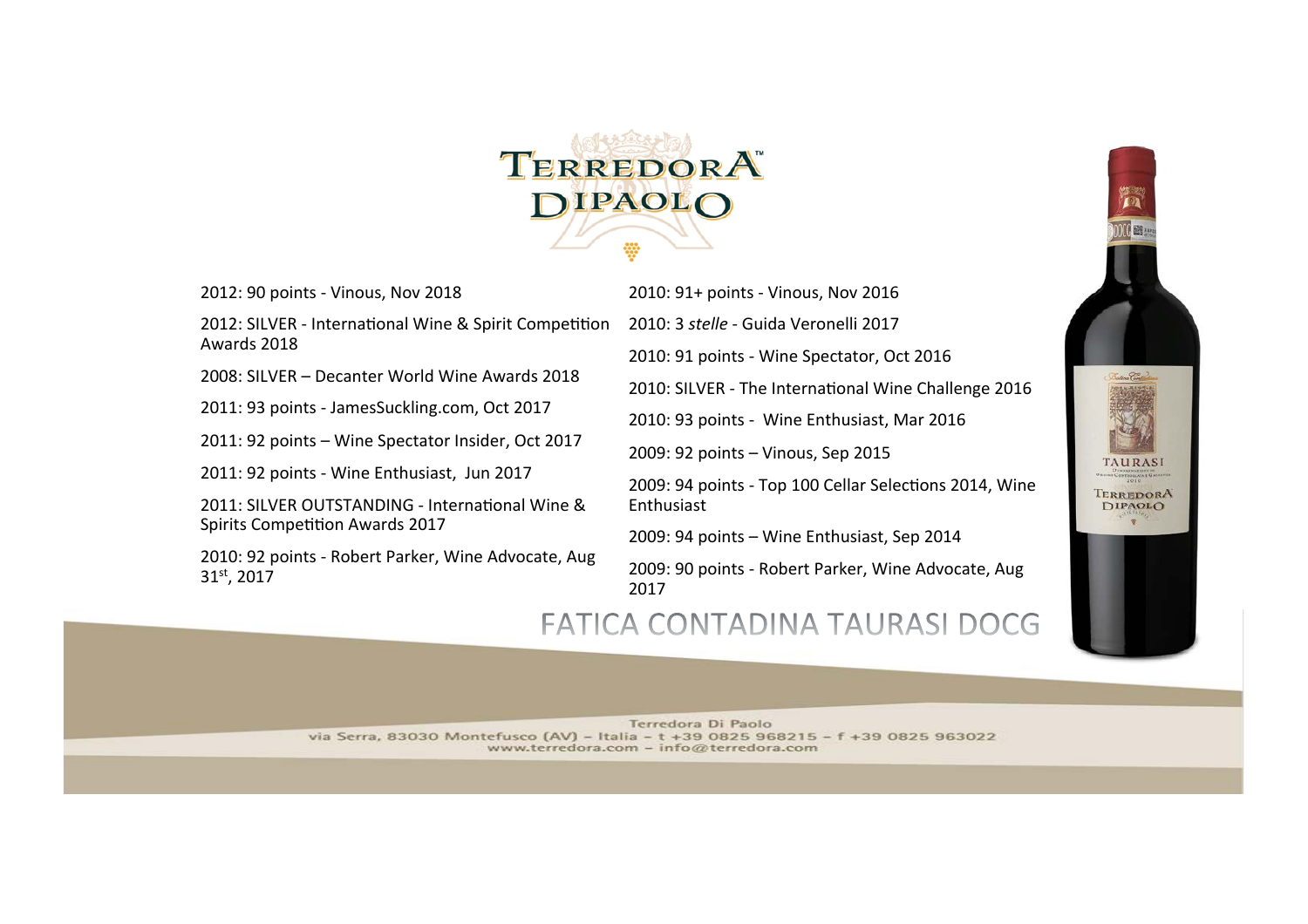

2013 

2009: SILVER OUTSTANDING - International Wine & Spirits Competition Awards 2015

2009: SILVER - Mundus Vini 2015

2009: BRONZE - International Wine & Spirit Competition 2014 

2008: 93 points - JamesSuckling.com, Dec 20, 2013

2008: 90 points - Wine Spectator, Sep 2013

2008: 3 *bicchieri* - Gamberorosso 2014

2008: 3 *stelle* - Guida Veronelli 2017 

2007: 92 points - Robert Parker, Wine Advocate, Feb

2007: 89 points - Wine Spectator, June 30th, 2013 2006: 91 points & YEAR'S BEST - Wine & Spirits, Jun 2013 2006: SILVER - Decanter World Wine Awards 2012

2006: SILVER - The International Wine Challenge 2012

2006: SILVER - Hong Kong International Wine & Spirit Cathay Pacific 2012

2005: 93 points - Robert Parker, Wine Advocate, Jun 2011 

#### FATICA CONTADINA TAURASI DOCG

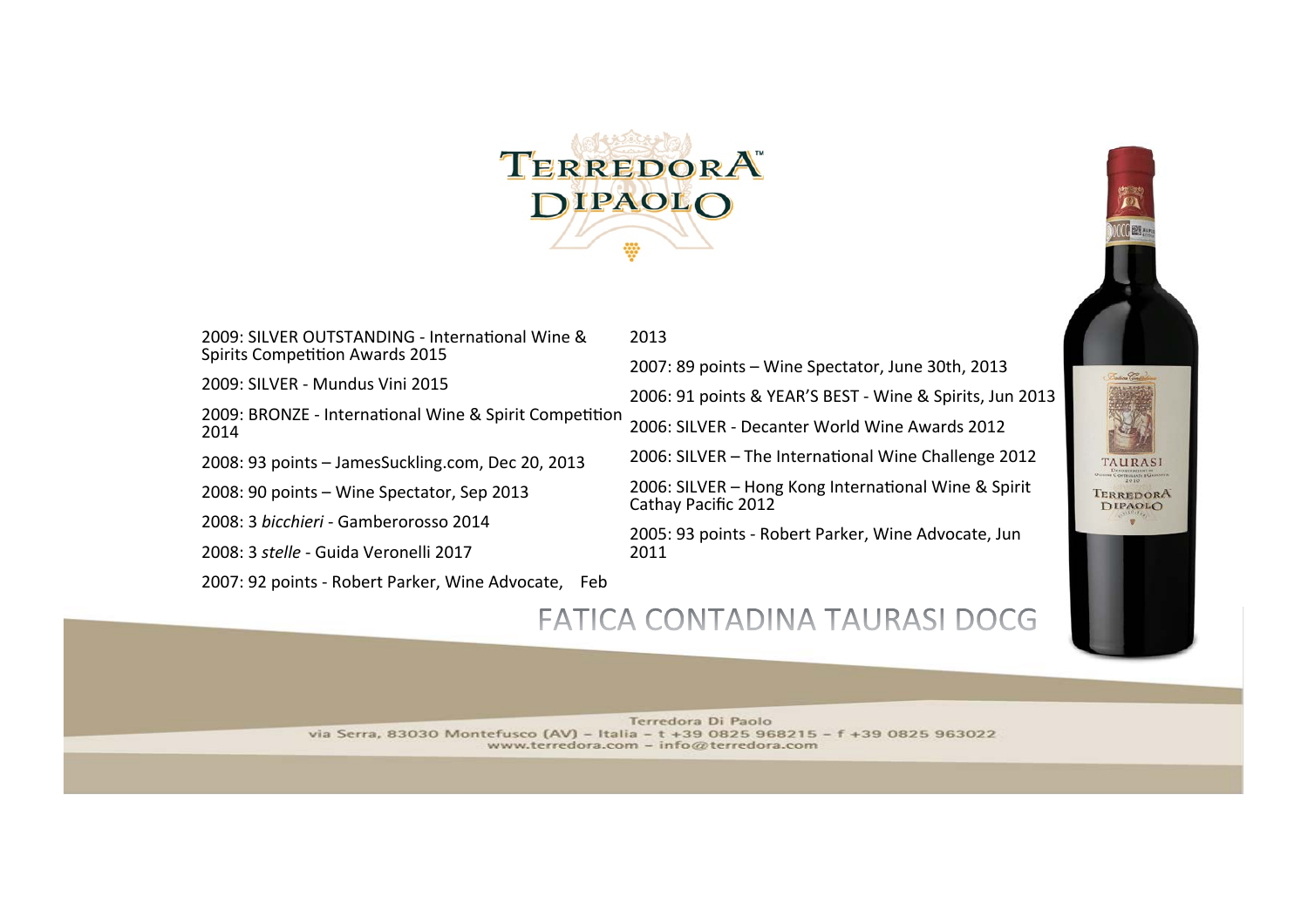

2004: *Vino d'eccellenza premiato con La Corona*– Vini Buoni d'Italia 2011 

2004: 93+ points - Tanzer's International

Wine Cellar, Mar/Apr 2011

2004: 94 points - Robert Parker, Wine Advocate, Aug 2010

2004: 3 *stelle* – I vini di Veronelli 2010

2004: 5 *grappoli* – Duemilavini 2010

2004: *Vino d'eccellenza* – Guida L'Espresso 2010

2003: 92 points - Robert Parker, Wine Advocate, Aug 2010 

2003: 92 points - YEAR's BEST Southern Italy Wine & Spirits, Jun 2009

2001: 95 points - Robert Parker, Wine Advocate, Aug 2010 

2001: 91 points - Robert Parker, Wine Advocate, Feb 2008 

2001: 5 *bottiglie* – Guida L'Espresso 2007



### FATICA CONTADINA TAURASI DOCG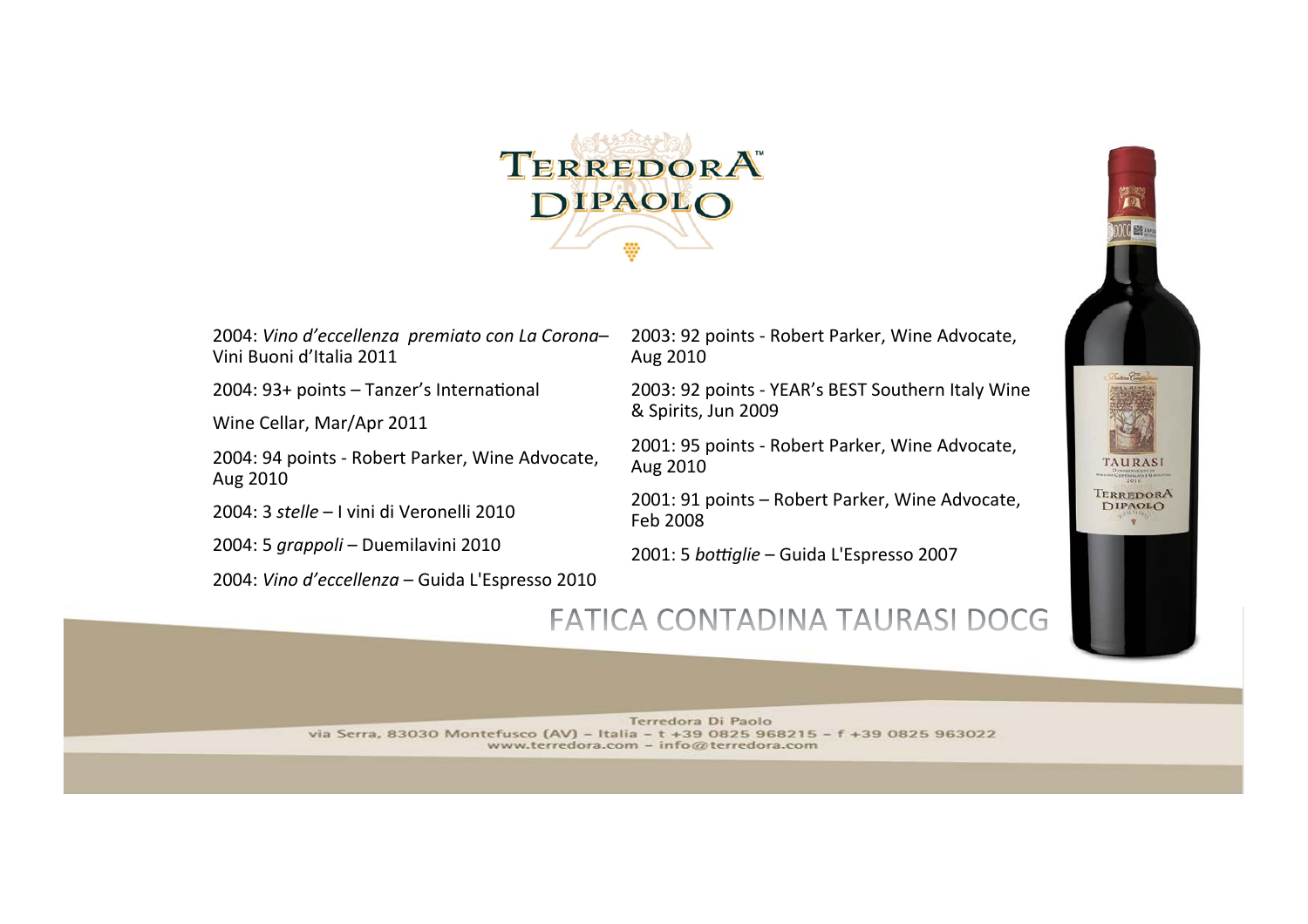

2001: 90 points - Tanzer's International Wine Cellar, Jul/Aug, 2008

2001: 90 points, Wine & Spirits, Mar 2008

2000: 93 points - Robert Parker, Wine Advocate, Aug 2010 

2000: "One of the best red from Italy, superbly generous simple aristocratic" 11th World'S Best Sommelier Competition, 2004

2001: SILVER - Decanter World Wine Awards 2006 1999: 5/5 stars Decanter Italy 2004, a supplement to Decanter

> 1999: 91 points - Robert Parker, Wine Advocate, Aug 2010

1998: 93 points  $-$  International Wine Cellar, Sep/ Oct 2003 

1998: 92 points - Robert Parker, Wine Advocate, Aug 2010 

1996: 92 points - Robert Parker, Wine Advocate, Aug 2010 

## FATICA CONTADINA TAURASI DOCG

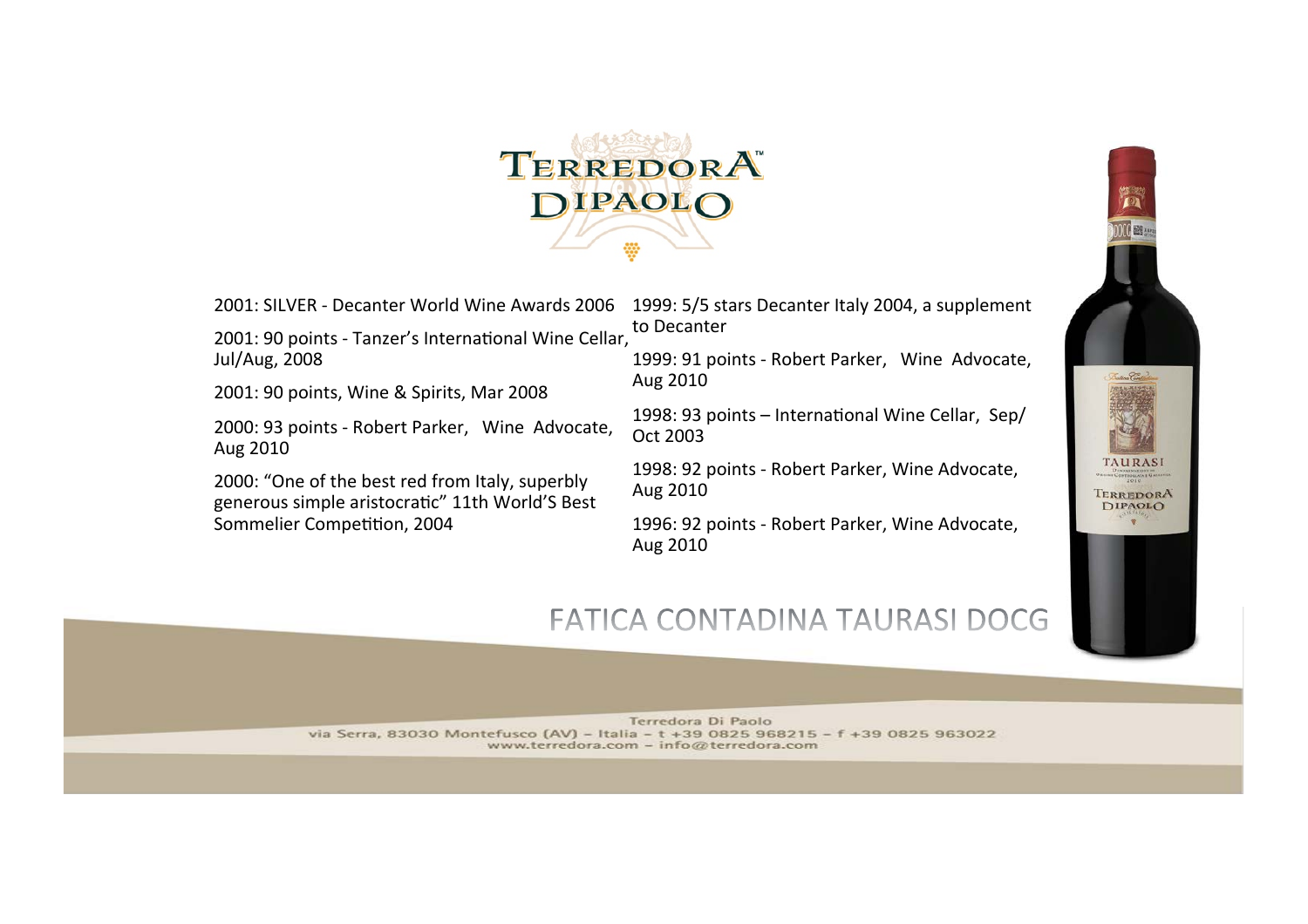

2011: 92 points - Vinous, Sep 2017

2010: 94 points - Robert Parker, Wine Advocate, Dec, 2018 

 $2010:93$  points  $-$  Wine Spectator, April 30, 2018

2010: 93 points - Wine Enthusiast, Jun 2017

2010: 92 points - JamesSuckling.com, Oct 2017

2010: SILVER - International Wine & Spirit Competition Awards 2017

2010: SILVER - Sélections Mondiales des Vins Canada, 2017 Edition

2009: 93 points - Robert Parker, Wine Advocate,

Aug 31st, 2017

2009: 3 *stelle* - Guida Veronelli 2017

2009: 92 points - Wine Spectator, Dec 2015

2009: 90 points - Vinous, Sep 2015

2009: BRONZE - International Wine & Spirit Competition 2015

2009: 90 points - Wine Enthusiast, Sep 2014

2008: 94 points – Wine & Spirits, Jun 2015

2008: 92 points - Wine Spectator, May 2015

2008: 92 points - JamesSuckling.com, Dec 2013

#### PAGO DEI FUSI TAURASI DOCG

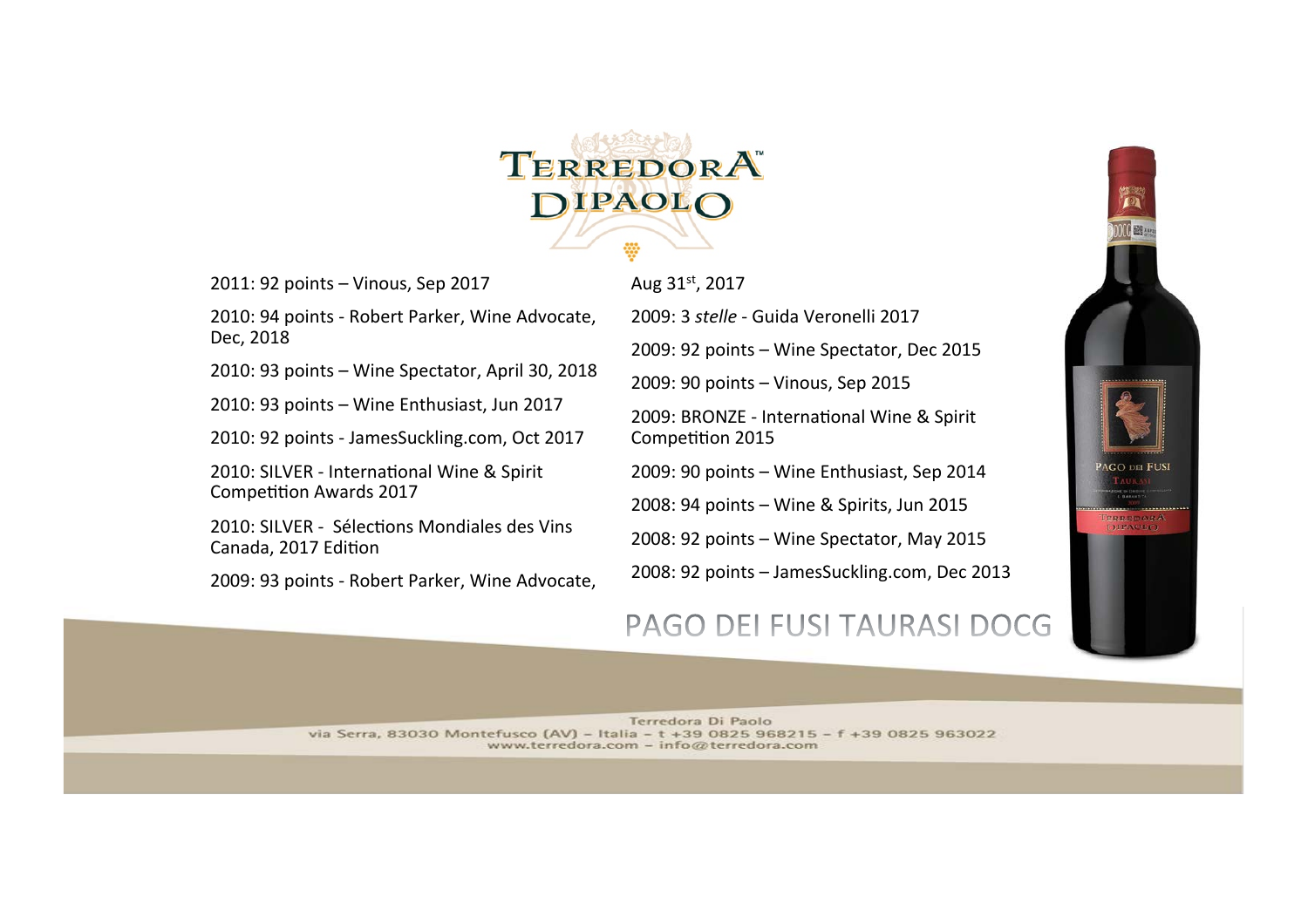

2008: 91 points - Vinous, Sep 2015

2006: 90 points - Wine Enthusiast, Feb 2013

2008: 91 points - Cellar Selections, Wine Enthusiast, Dec 2005: 94 points - Robert Parker, Wine Advocate, Jun 2013 2011 "a huge, explosive wine".

2008: Vino d'eccellenza premiato con La Corona - Vini Buoni d'Italia 2015 

2008: 3 *stelle* - Guida Veronelli 2017 

2008: SILVER - International Wine & Spirit Competition 2014 

2008: SILVER - Decanter World Wine Awards 2014

2008: 4/5 stars - Decanter, May 2013

2008: SILVER - Decanter World Wine Awards 2013

2007: 88 points - Wine Enthusiast, Dec 2013

2006: 94 points - Robert Parker, Wine Advocate, Feb 2013 

2005: 90 points - Wine Enthusiast, An insider's guide to Italy's best wine, food and travel.

2004: 95+ points - Robert Parker, Wine Advocate, Aug 2010 

2004: 90+ points - Tanzer's International

Wine Cellar, Mar/Apr 2011

2004: 4 *grappoli* – Duemilavini 2010

2003: 93 points - Robert Parker, Wine Advocate, Jun 2010 

2003: SILVER - The International Wine Challenge 2010

## PAGO DEI FUSI TAURASI DOCG

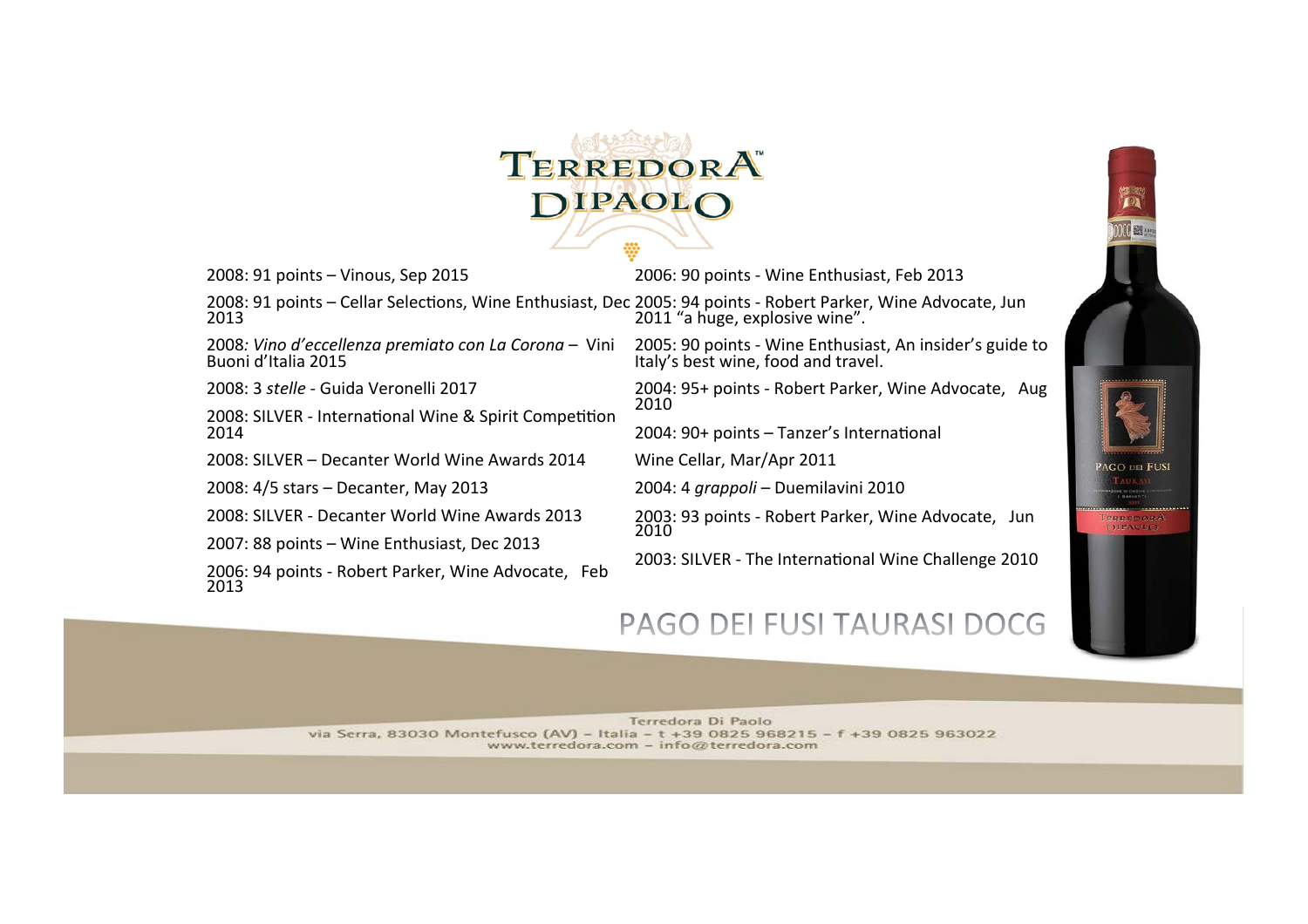

2015: 90 points - Robert Parker, Wine Advocate, Dec, 2018

 $2013:90$  points  $-$  Wine Spectator, 30 April 2018

 $2013: 92$  points  $-$  5StarWines  $-$  the Book 2018

2013: 94 points - JamesSuckling.com, Oct 2017

2013: 4 *viti*, Guida Vitae 2018

2013: SILVER - International Wine & Spirit Competition Awards 2018

2012: golden star - Vini Buoni d'Italia 2017 2011: 91 points - Robert Parker, Wine Advocate, Aug 31st, 2017

2011: 90 points - Wine Spectator - Dec 2015

2010: \*\*\* - Guida Veronelli 2017

2010: 90 points - Wine Spectator, Apr 2014

2010: SILVER - Decanter World Wine Awards 2012



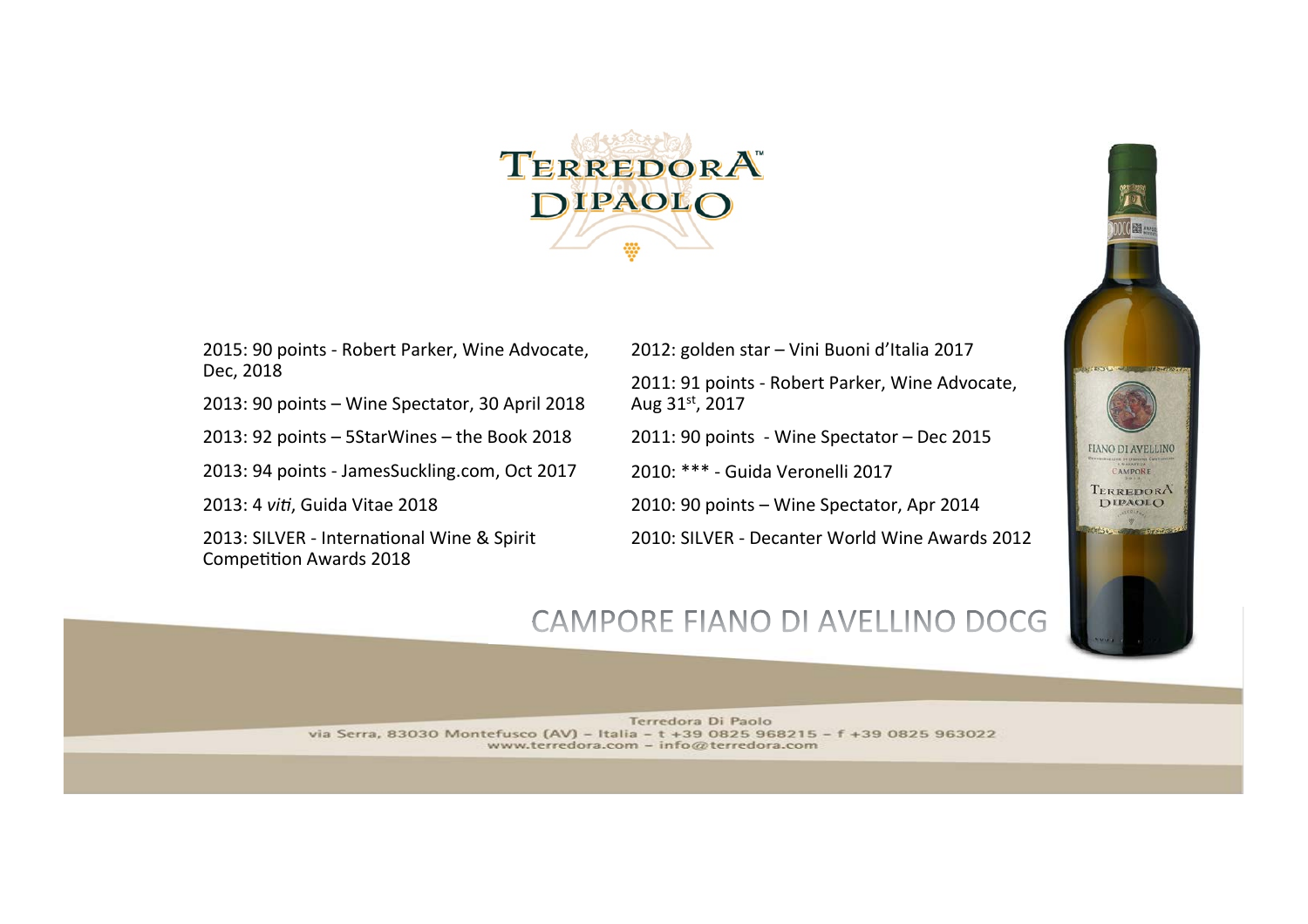

2009: 90 points - Robert Parker, Wine Advocate, Jun 2010 

2008: 91 points - Wine Spectator, Apr  $30<sup>th</sup>$ , 2010

2007: 92 points - Wine Spectator, Jul  $31^{st}$ , 2009

2006: 93 points – Wine Spectator, Aug  $31^{st}$ , 2008 "Top Scoring Italian White"

2006: SILVER - Decanter World Wine Awards 2008

2004: 91 points  $-$  Wine Spectator, Dec 15<sup>th</sup>, 2007

"One of the Best white from Italy!"

2004: GOLD - The International Wine Challenge 2006 

2003: 92 points– Wine Spectator, Aug  $31<sup>st</sup>$ , 2006 "The Best Fiano from Italy"

2002: 90 points - Wine Spectator, Jun  $30<sup>th</sup>$ , 2004 "Top 18 Italian Whites"

2001: 90 points – Wine Spectator, Jun  $15<sup>th</sup>$ , 2004



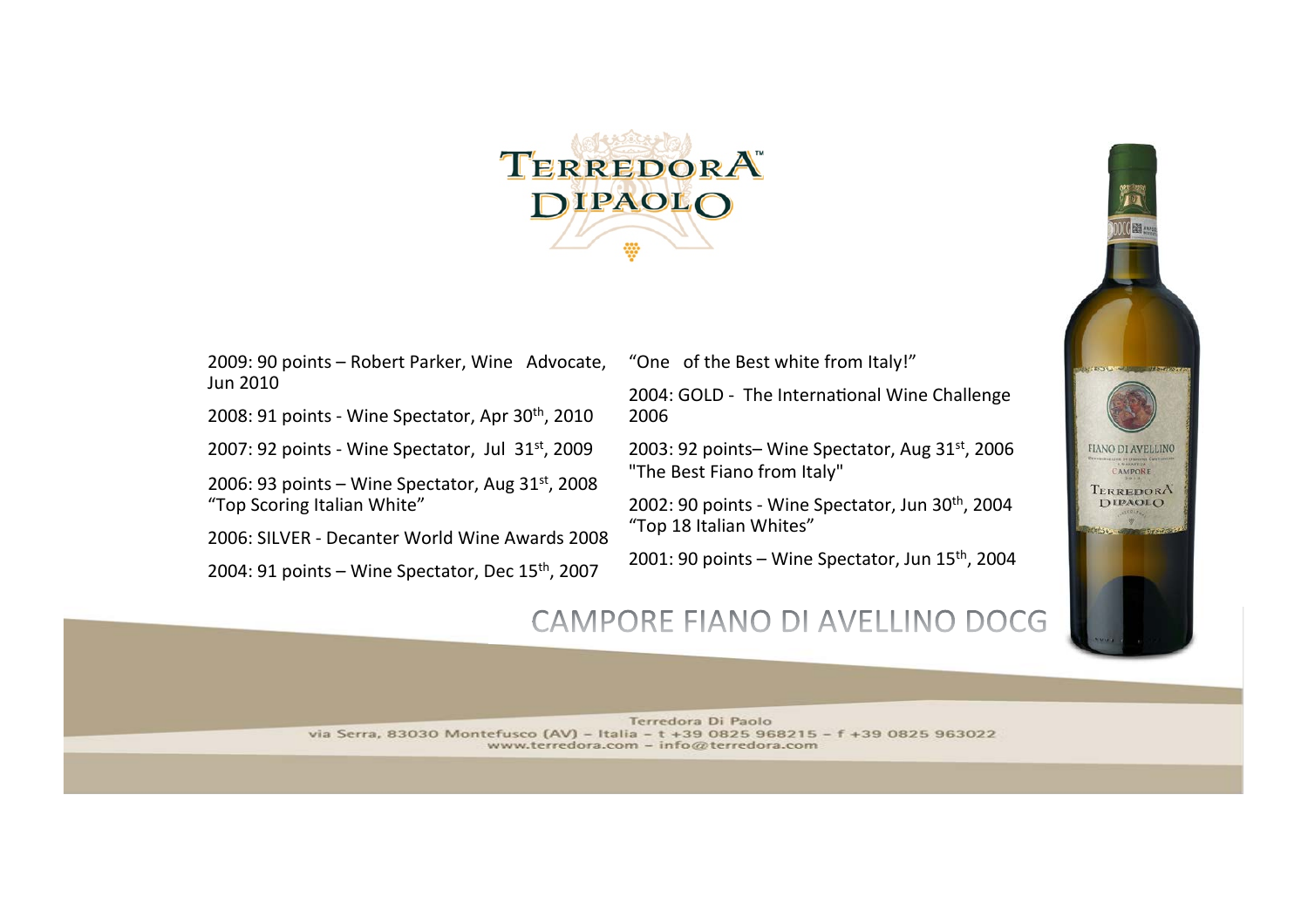

2017: 91+points - Vinous, Nov 2018

 $2017$ : SILVER - The International Wine Challenge 2018 

2017: SILVER - International Wine & Spirit Competition Awards 2018

2016: 93 points - JamesSuckling.com, Oct 2017

2016: SILVER - International Wine & Spirit Competition Awards 2017

2015: BRONZE - The International Wine Challenge 2016 

2015: BRONZE - International Wine & Spirit Competition 2016

2014: 90 points - Vinous, Sep 2015

2014: SILVER - International Wine & Spirit Competition 2015



# EX CINERE RESURGO FIANO DI AVELLINO DOCG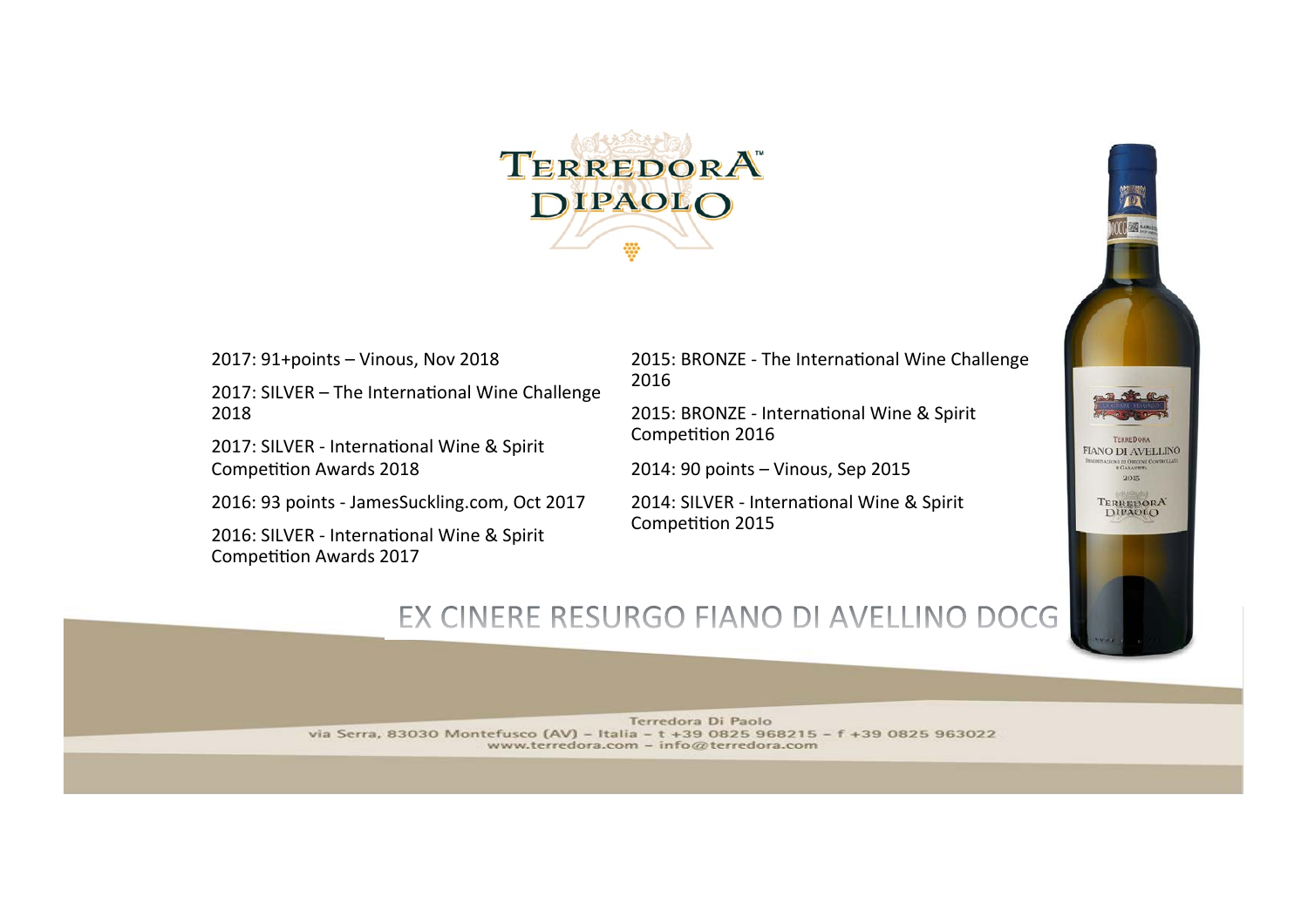

2013: 93 points  $-$  JamesSuckling.com, Mar 13<sup>th</sup>, 2015 

2013: SILVER - Decanter World Wine Awards 2014

2013: SILVER - International Wine & Spirit Competition 2014

2013: BRONZE - The International Wine Challenge 2014 

2012: 93 points - JamesSuckling.com, Dec 20<sup>th</sup>, 2013

2012: 95 points - Decanter, Online May 2013, Maresca's Top 2011 Whites from Campania

2012: 90 points - Wine Enthusiast, Jul 2014 2012: 90 points - Wine & Spirits, Jun 2014 2012: BRONZE - Decanter World Wine Awards 2013

2012: BRONZE - The International Wine Challenge 2013 

2011: 95 points, Maresca Top 2011 Whites from Campania - Decanter online May 2013

2011: 93 points - The Vintner County

2011: 90 points & YEAR'S BEST - Wine & Spirits, Jun 2013 

## EX CINERE RESURGO FIANO DI AVELLINO DOCG

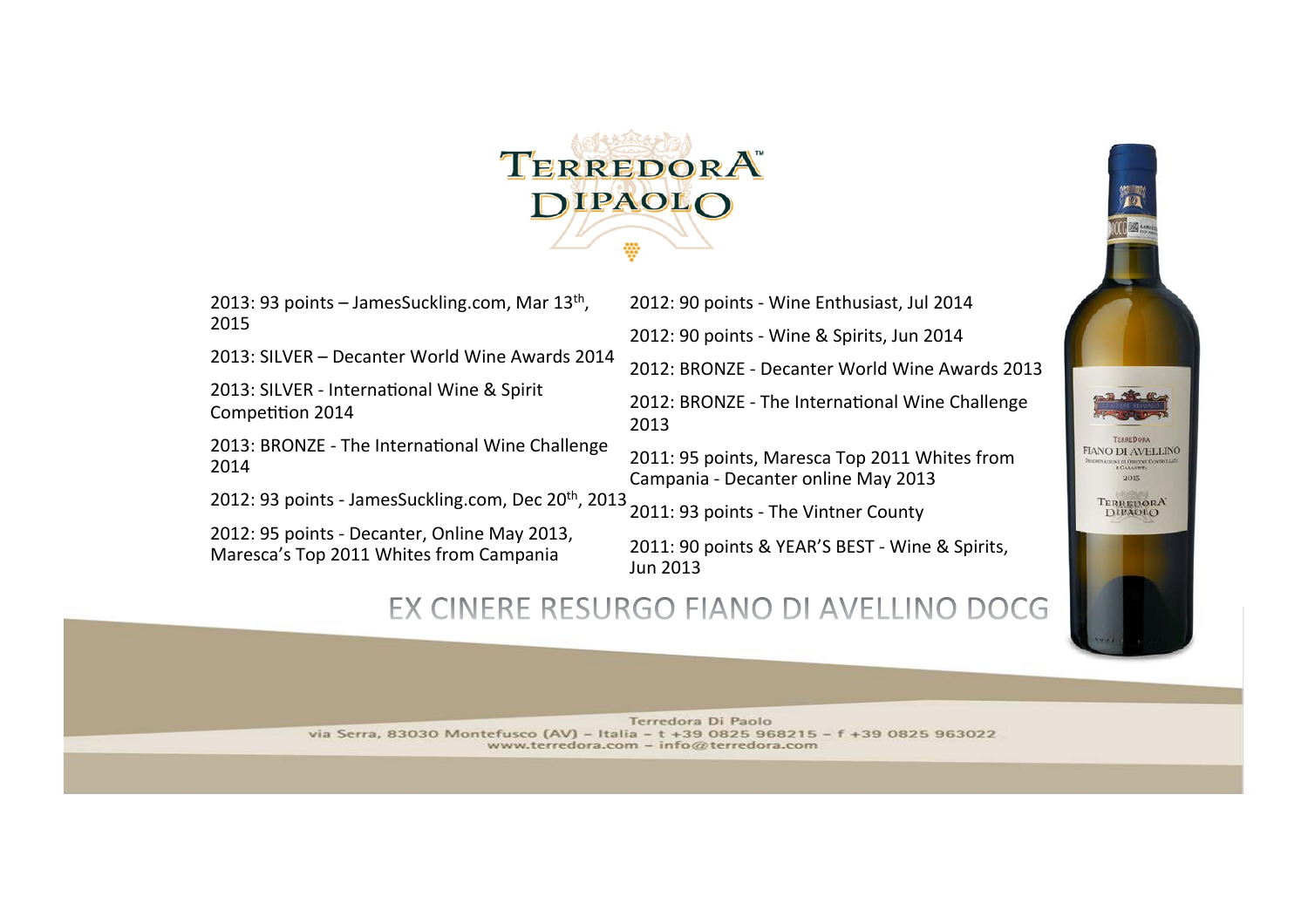

2009 

2011: SILVER - The International Wine Challenge 2012 

2010: 90 points - Robert Parker, Wine Advocate, Jun 2011 

2009: 90 points - Tanzer's International Wine Cellar,

2009: 90 points - Robert Parker, Wine Advocate, Aug 2010 

2008: 91 points - Wine Spectator, Jul 31st, 2009

2008: SILVER - The International Wine Challenge

2007: 91 points  $-$  Wine Spectator, Aug 31st, 2008 2006: 90 points - Robert Parker, Wine Advocate, Feb 2008 

 $\frac{2005.50 \text{ points}}{10000}$  and the matter international wine cending 2006: 90 points – Wine Spectator online, Feb 25<sup>th</sup>,<br>2008

2006: SILVER - The International Wine Challenge 2007 

2006: 92 points, Wine & Spirits, Mar 2008

## EX CINERE RESURGO FIANO DI AVELLINO DOCG



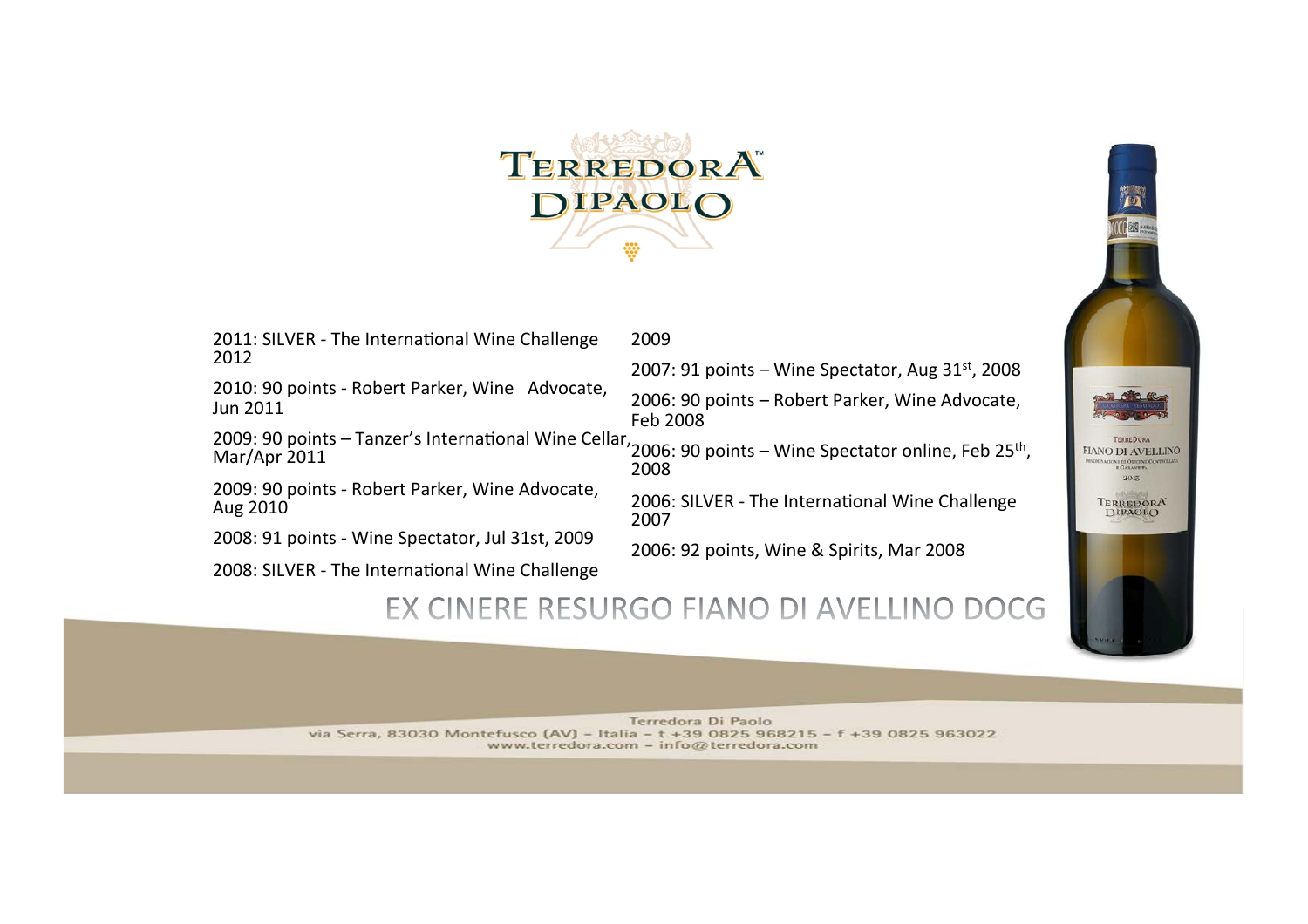

2005: 91 points - Wine Spectator, Dec 31st, 2007 2005: SILVER - Decanter World Wine Awards 2006 2004: 91 points – Wine Spectator, May  $31^{st}$ , 2006 2004: 5 *bottiglie* – Campania da bere 2006 2003: 5 *bottiglie* – Campania da bere 2005 2002: 90 points  $-$  Wine Spectator, Jun 15<sup>th</sup>, 2004 1999: 90 points - Robert Parker, Wine Advocate, 2000 

1999: 91 points - Wine Enthusiast Best of the Year 2000 1999: 90 points – Wine Spectator, Oct  $15<sup>th</sup>$ , 2000 1998: 90 points – Wine Spectator, Jan  $31<sup>st</sup>$ , 2000

1997: Wine of the week - Los Angeles Times, Jul 28<sup>th</sup>, 1999



# EX CINERE RESURGO FIANO DI AVELLINO DOCG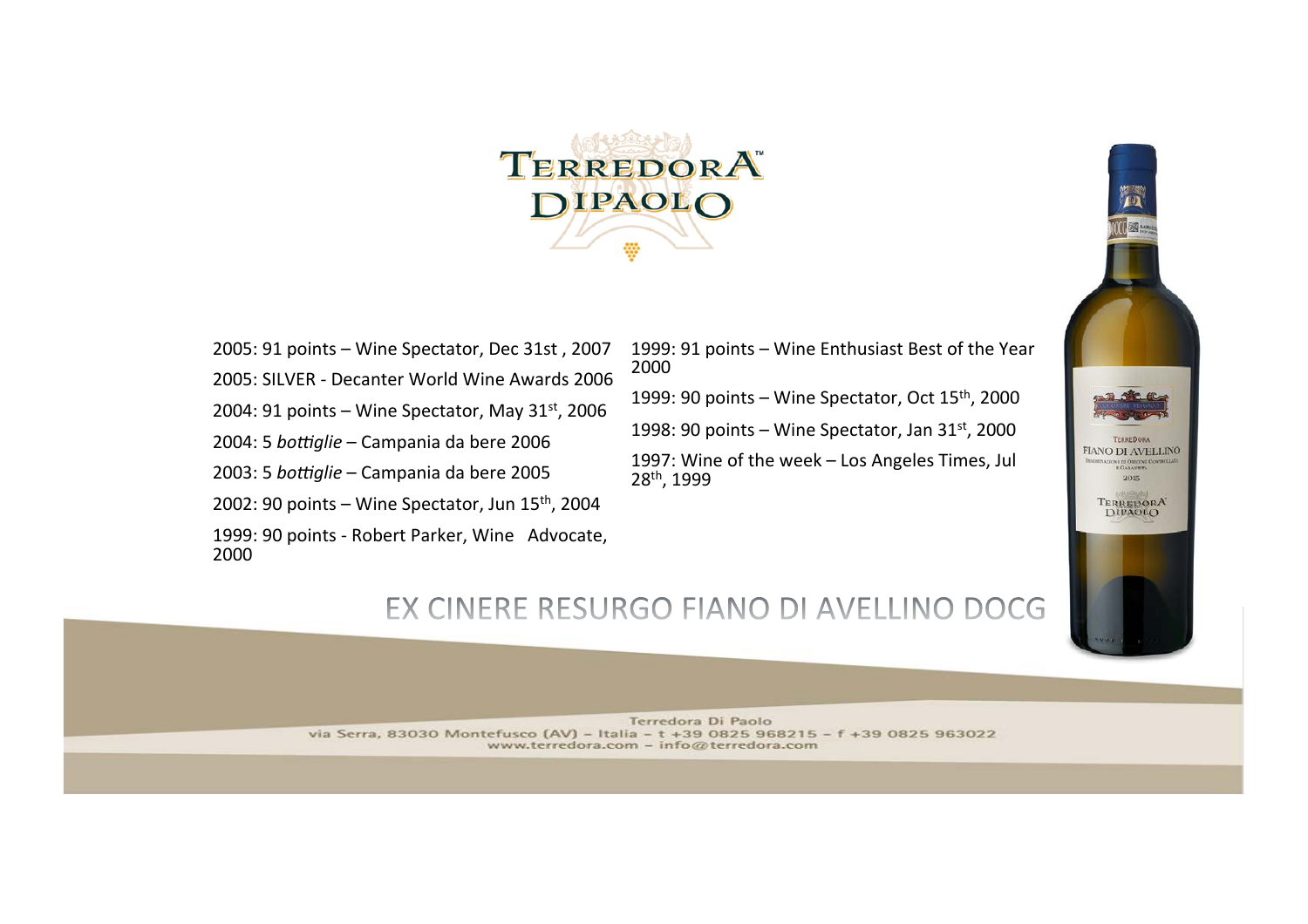

2017: 91 points – Vinous, Nov 2018

2017: premio qualità/prezzo - BEREBENE, Gamberorosso 2019 

2017: SILVER  $-$  The International Wine Challenge 2018 

2017: SILVER - International Wine & Spirit Competition Awards 2018

 $2016: 90$  points  $-$  Wine Spectator, 30 April 2018

2016: 93 points - JamesSuckling.com, Oct 2017

2016: SILVER - International Wine & Spirit Competition Awards 2017

2015: BRONZE - The International Wine Challenge 2016 

2015: BRONZE - International Wine & Spirit Competition 2016

2014: 92 points - JamesSuckling.com, Nov 2015

 $2014:91$  points  $-$  Vinous, Sep 2015



## LOGGIA DELLA SERRA GRECO DI TUFO DOCG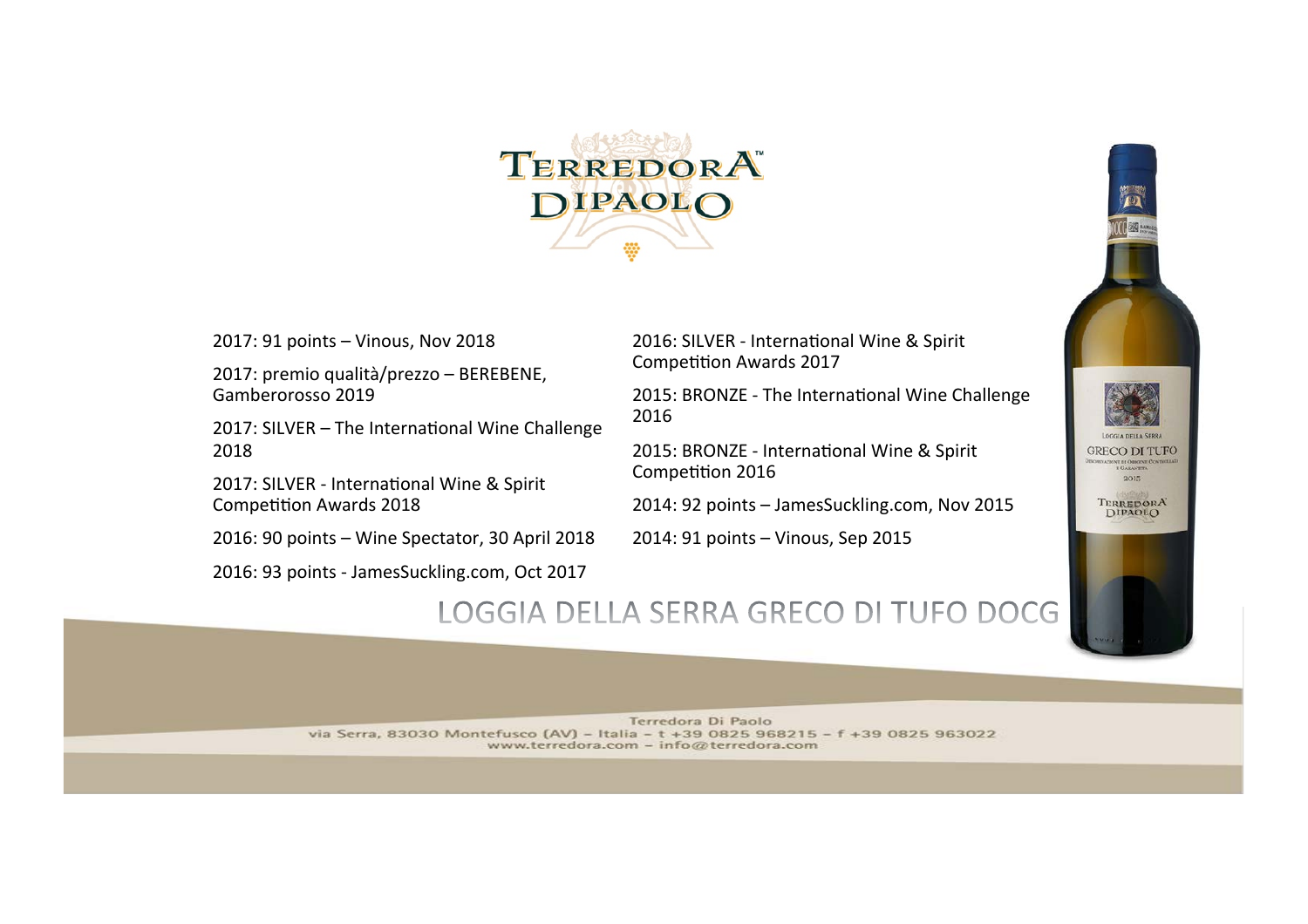

2014: BRONZE - International Wine & Spirit Competition 2015

2013: 95 points - JamesSuckling.com, Nov 2014

2013: SILVER - The International Wine Challenge 2014 

2013: SILVER - International Wine & Spirit Competition 2014

2012: 91 points - Decanter, Online May 2013 "17 Italian Southern Wines" 

2012: SILVER - Decanter World Wine Awards 2013

2012: SILVER - International Wine & Spirit Competition 2013

2011: GOLD - The International Wine Challenge 2012

 $2011: 90$  points  $-$  Wine Spectator, Sep 2013

2011: 90 points - Robert Parker, Wine Advocate, Feb 2013 

2011: SILVER - International Wine & Spirit Competition 2012

2010: BRONZE -Decanter World Wine Awards 2011



### LOGGIA DELLA SERRA GRECO DI TUFO DOCG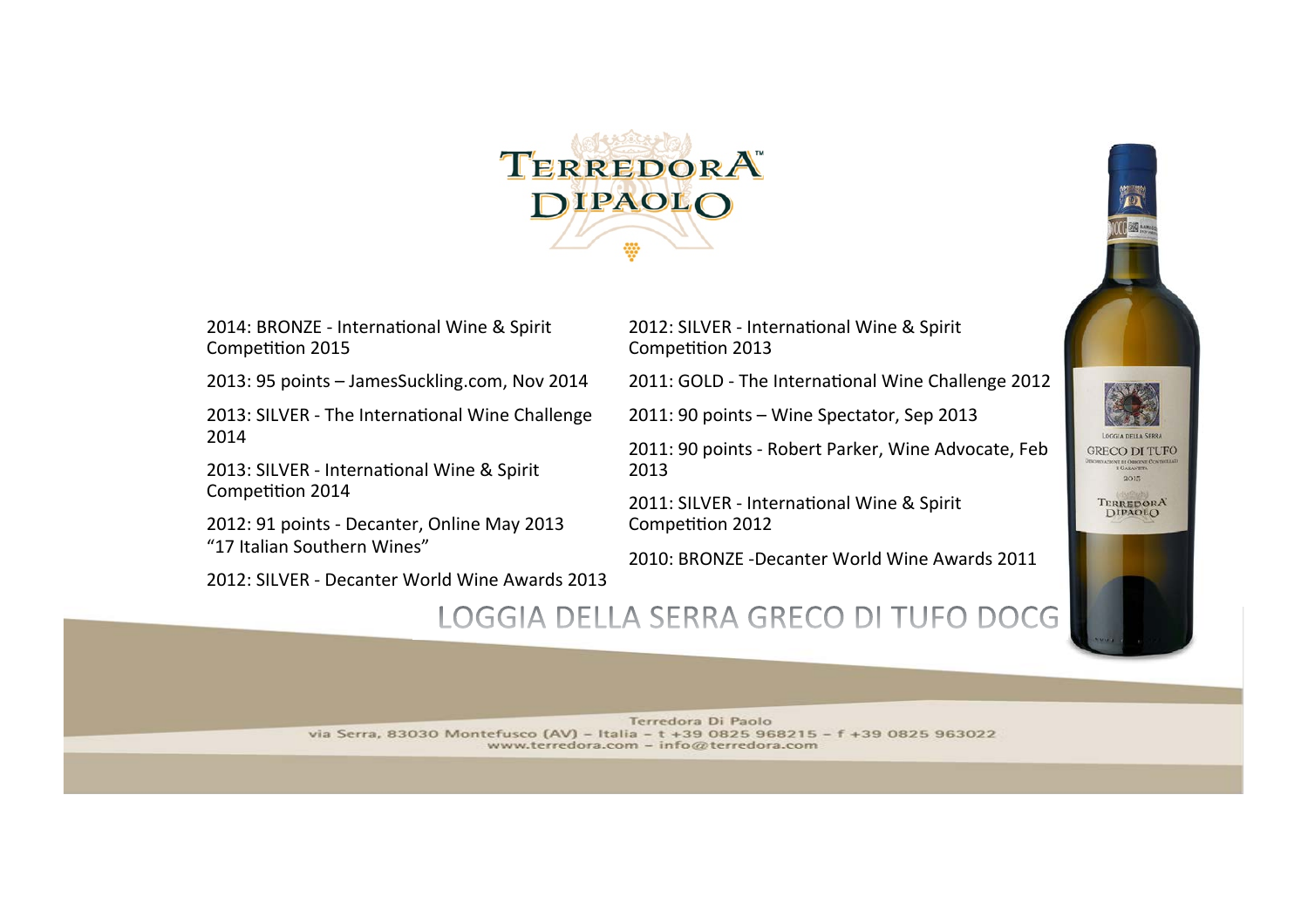

**2009: Wine Spectator's Top 100, 2011 (rank 87)** 

 $2009:90+$  points  $-$  Tanzer's International Wine Cellar, Mar/Apr 2011

2009: 91 points Robert Parker, Wine Advocate, Aug 2010 

2008: SILVER - The International Wine Challenge

2007: 90 points  $-$  Wine Spectator, Aug 31st, 2008

2009 

2007: SILVER - The International Wine Challenge 2008 

2006: 90 points - Robert Parker, Wine Advocate, Feb 2008 

**2005: Wine Spectator's Top 100, 2007 (rank 65)** 

2008: 92 points - Winereviewonline.com, Nov 2009 2005: 91 points - Wine Spectator, Dec 15<sup>th</sup>, 2007 & 2008: 90 points- Wine Spectator, Jul 31st, 2009 *SMART BUY* 

> 2004: 90 points – Wine Spectator, May  $31<sup>st</sup>$ , 2006 & **GREAT VALUE WINE**

2004: Silver - Mundus Vini 2005

1998: 90 points  $-$  Wine Spectator, Jan 31st, 2000

## LOGGIA DELLA SERRA GRECO DI TUFO DOCG

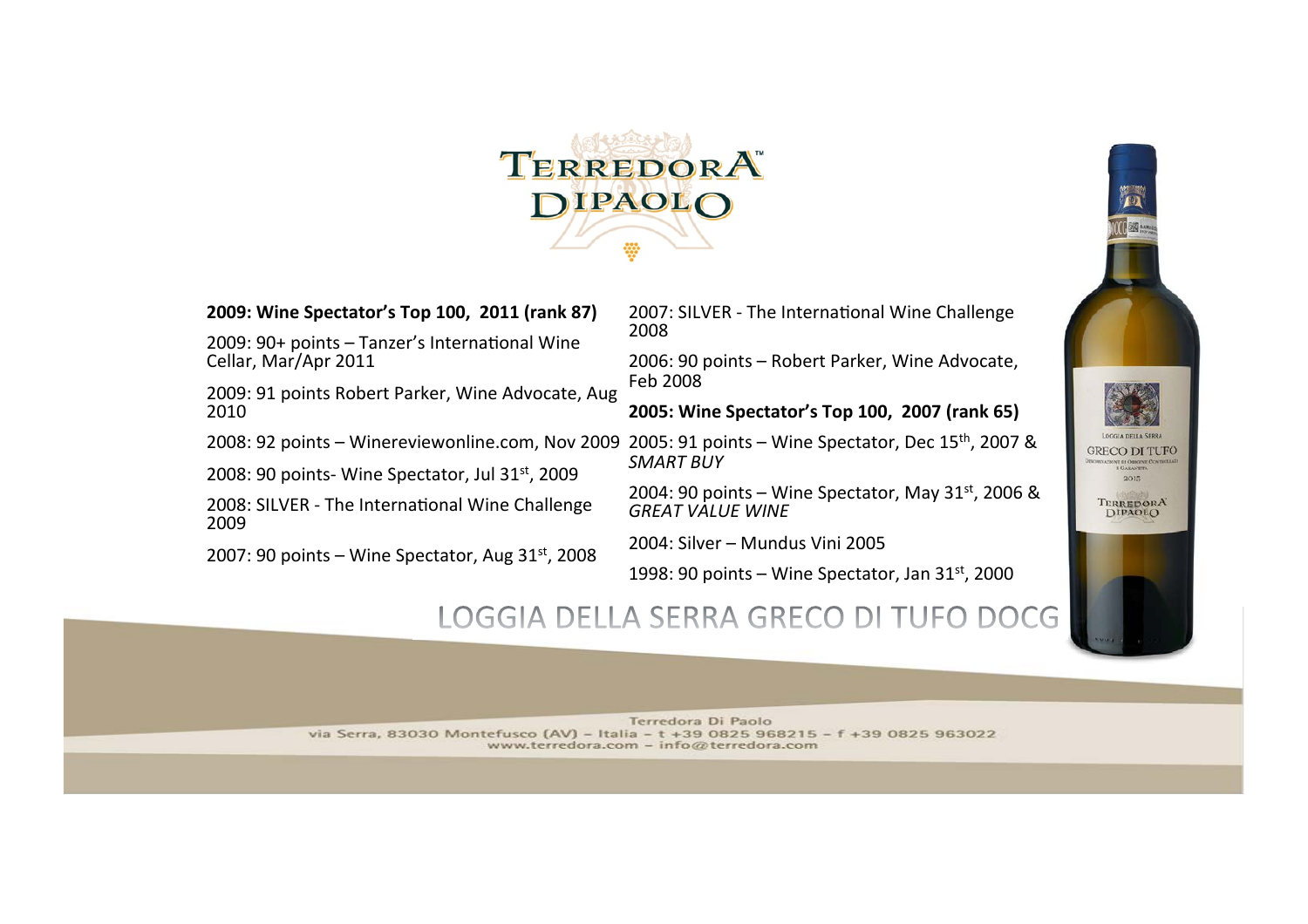

 $2017$ : BRONZE - The International Wine Challenge 2018 

2011: SILVER - The International Wine Challenge 2012 & GREAT VALUE AWARD

2011: SILVER - Hong Kong International Wine & Spirit Cathay Pacific 2012

2011: BRONZE - International Wine & Spirits Competition 2012

2007: GOLD - Decanter World Wine Awards 2008

2007: SILVER - The International Wine Challenge 2008 

2007: 2 Bicchieri Finalist - Gamberorosso 2009

2007: Gran Menzione - Vinitaly 2008, Concorso Enologico Internazionale 



# TERRE DEGLI ANGELI GRECO DI TUFO DOCG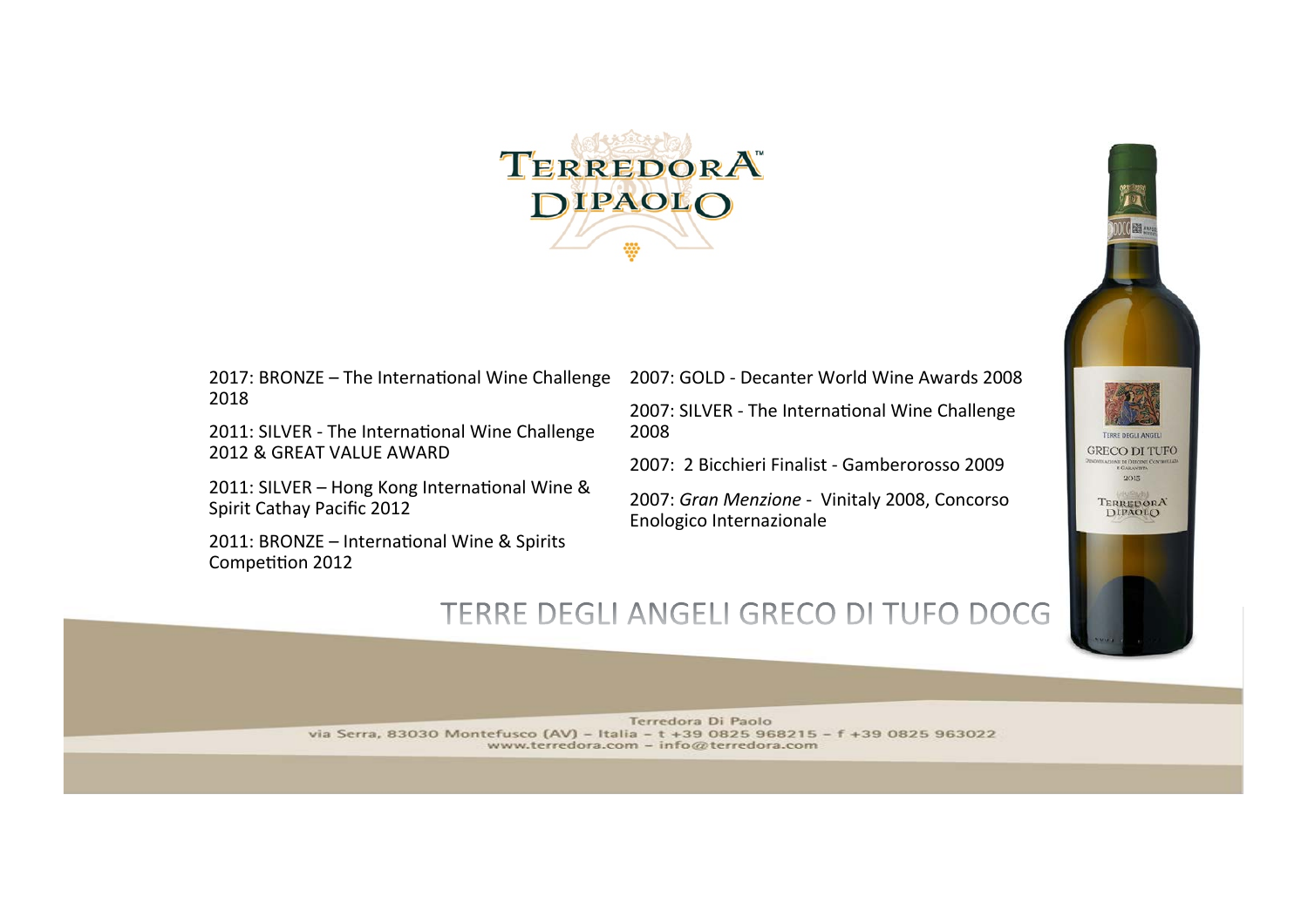

2006: Menzione ad *honerem* – Vini Buoni d'Italia 2008 

2006: Commended - The International Wine Challenge 2007

2006: Gran Menzione - Vinitaly 2007, Concorso Enologico Internazionale 

2005: 2 Bicchieri, Finalist - Gambero Rosso 2007

2004: 2 *Bicchieri* , Finalist - Gambero Rosso 2006

2005: Commended – Vini Buoni d'Italia 2007

2003: Gran Menzione - Vinitaly 2004, Concorso *Enologico Internazionale*

2002: Gran Menzione - Vinitaly 2003, Concorso *Enologico Internazionale*



# TERRE DEGLI ANGELI GRECO DI TUFO DOCG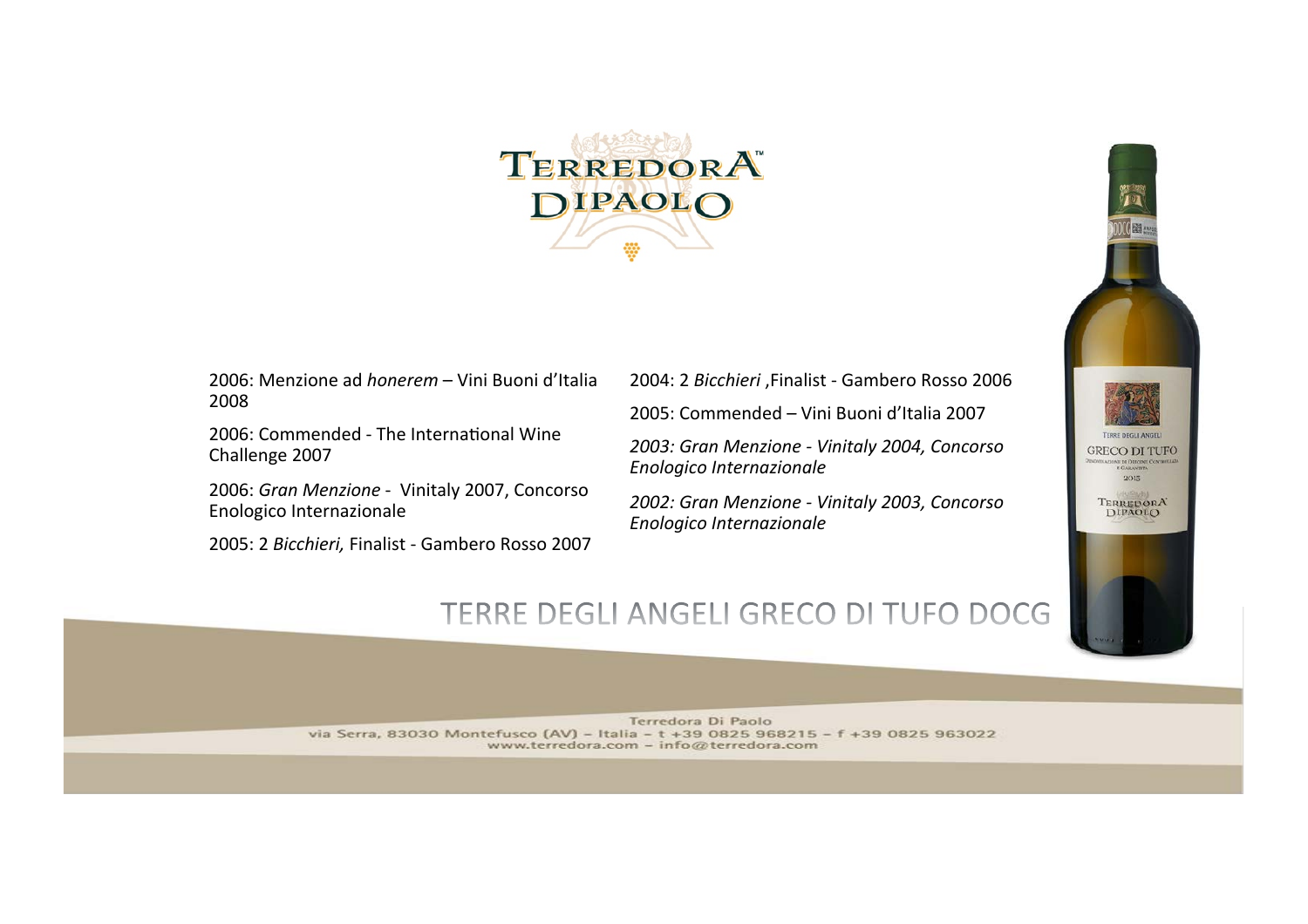

2017: 92 points - Vinous, Nov 2018

2016: 90 points - JamesSuckling.com, Oct 2017

2016: BRONZE - International Wine & Spirit Competition Awards 2017

2016: 88+ points - Robert Parker, Wine Advocate, Aug 2017 

2015: BRONZE - International Wine & Spirit Competition 2016

2015: 88+ points - Vinous, Nov 2016

 $2014:92$  points  $-$  James Suckling, Nov 2015

2014: BRONZE - International Wine & Spirit Competition 2015

2013: 87 points - Wine Spectator, May 2015

2013: SILVER - The International Wine Challenge 2014 

2013: BRONZE - International Wine & Spirit Competition 2014

2012: BRONZE - International Wine & Spirit Competition 2013

 $2011$ : Commended – The International Wine Challenge 2012

# CORTE DI GISO FALANGHINA IRPINIA DOC

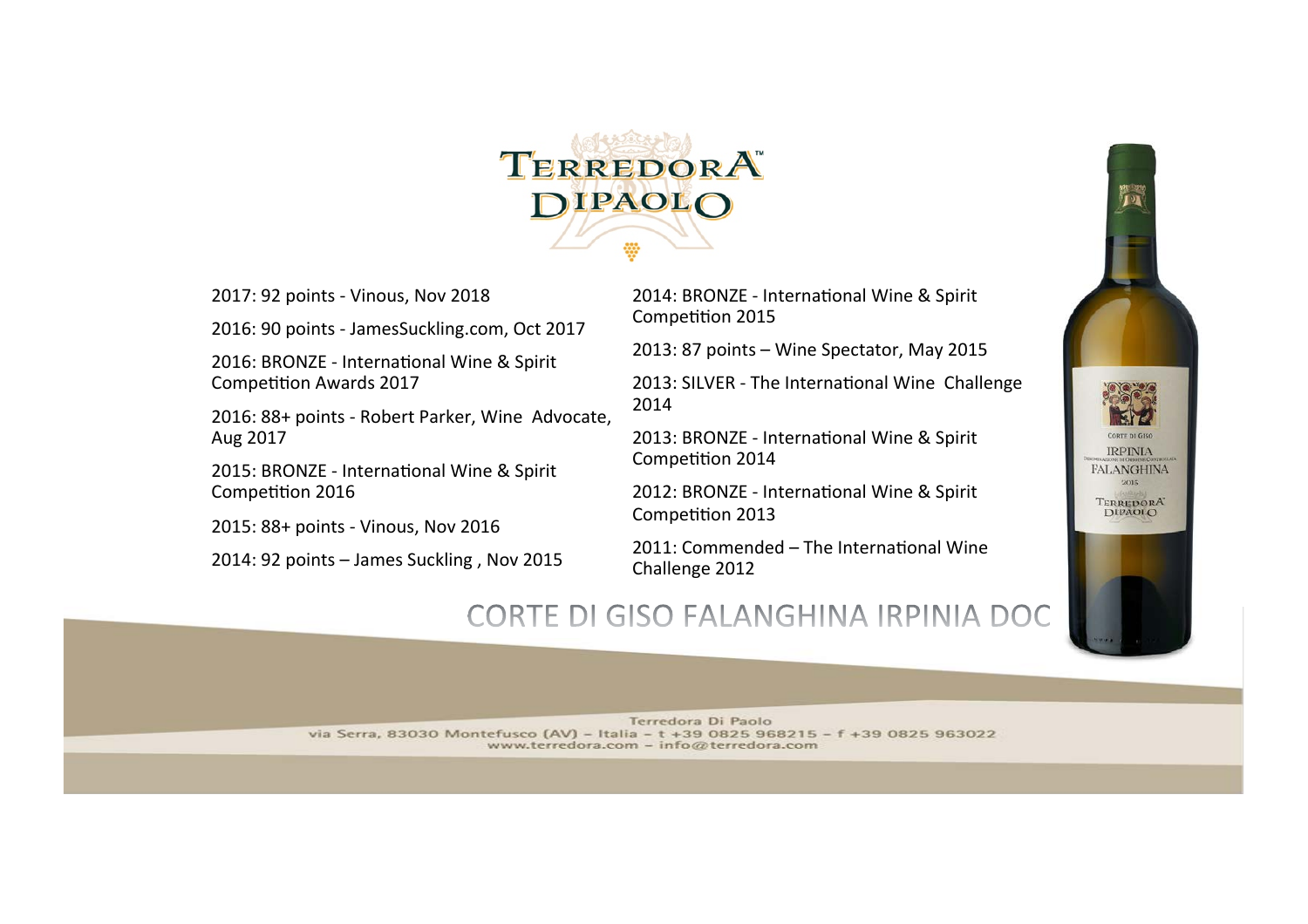

2009: 90 points - Robert Parker, Wine Advocate, Aug 2010 

2008: 90 points - Robert Parker, Wine Advocate, Aug 2009 

2008: 91 points - Winereviewonline.com, Oct 2009

#### 2007: Wine Spectator's Top 100, 2008 (rank 59)

2007: 90 points & Top Value Italian Whites, Wine Spectator and SMART BUYS, Aug 31<sup>st</sup>, 2008

2006: GOLD & *Falanghina TROPHY* - The International Wine Challenge 2007

2005: GOLD - The International Wine Challenge

2006 

2005: 90 points & SMART BUY, Wine Spectator, Dec 15<sup>th</sup>, 2007

2005: SILVER - Decanter World Wine Awards 2006

2004: Wine Spectator's Top 100, 2006 (rank 74)

2004: 90 points & GREAT VALUE WINE - Wine Spectator, May 31st, 2006

2002: 90 points  $-$  Wine Spectator, Jun  $15<sup>th</sup>$ , 2004

## CORTE DI GISO FALANGHINA IRPINIA DOC

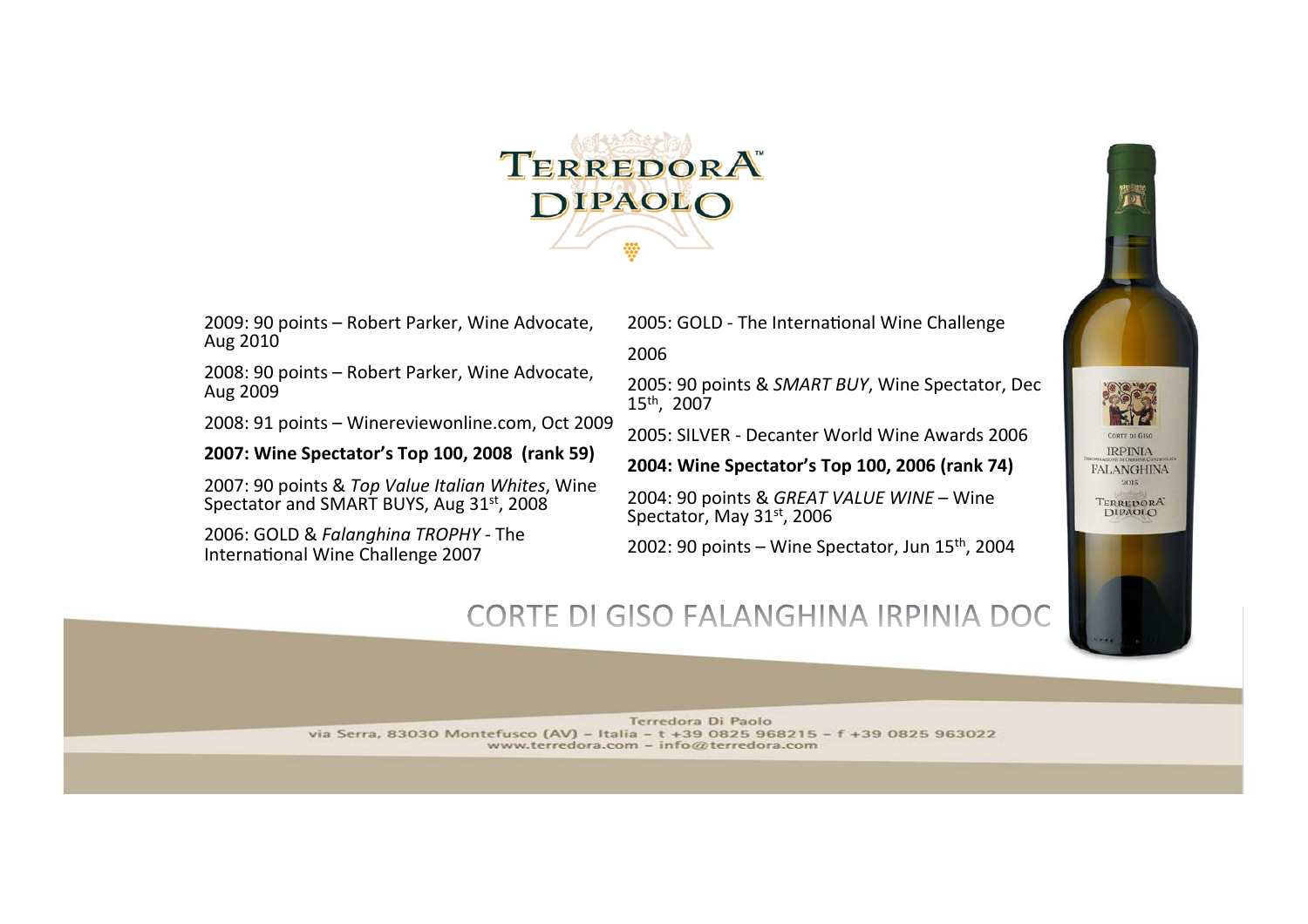

2006 

2010: 3 *stelle* - Guida Veronelli 2017

2006: 90 points - Robert Parker, Wine Advocate Jul 13<sup>th</sup>, 2008

2006 : BRONZE - The International Wine Challenge 2002: SILVER - Decanter World Wine Awards 2005 2009 

2006: BRONZE - Decanter World Wine Awards 2009 

2005: SILVER - Japan Wine Challenge 2005

2005: BRONZE - Decanter World Wine Awards 2007 

2003: SILVER - Decanter World Wine Awards

2003: BRONZE - The International Wine Challenge 2006 

2000: 90 points, International Wine Cellar, Sep/Oct 2003 

1999: 90 points Wine Spectator, Jan 31, 2000

1999: \*\*\*\* - Decanter, Feb 2001

1998: Merum Selezione Suditalien, Mar 2000

1998: \*\*\* - Vinum, Apr 1999



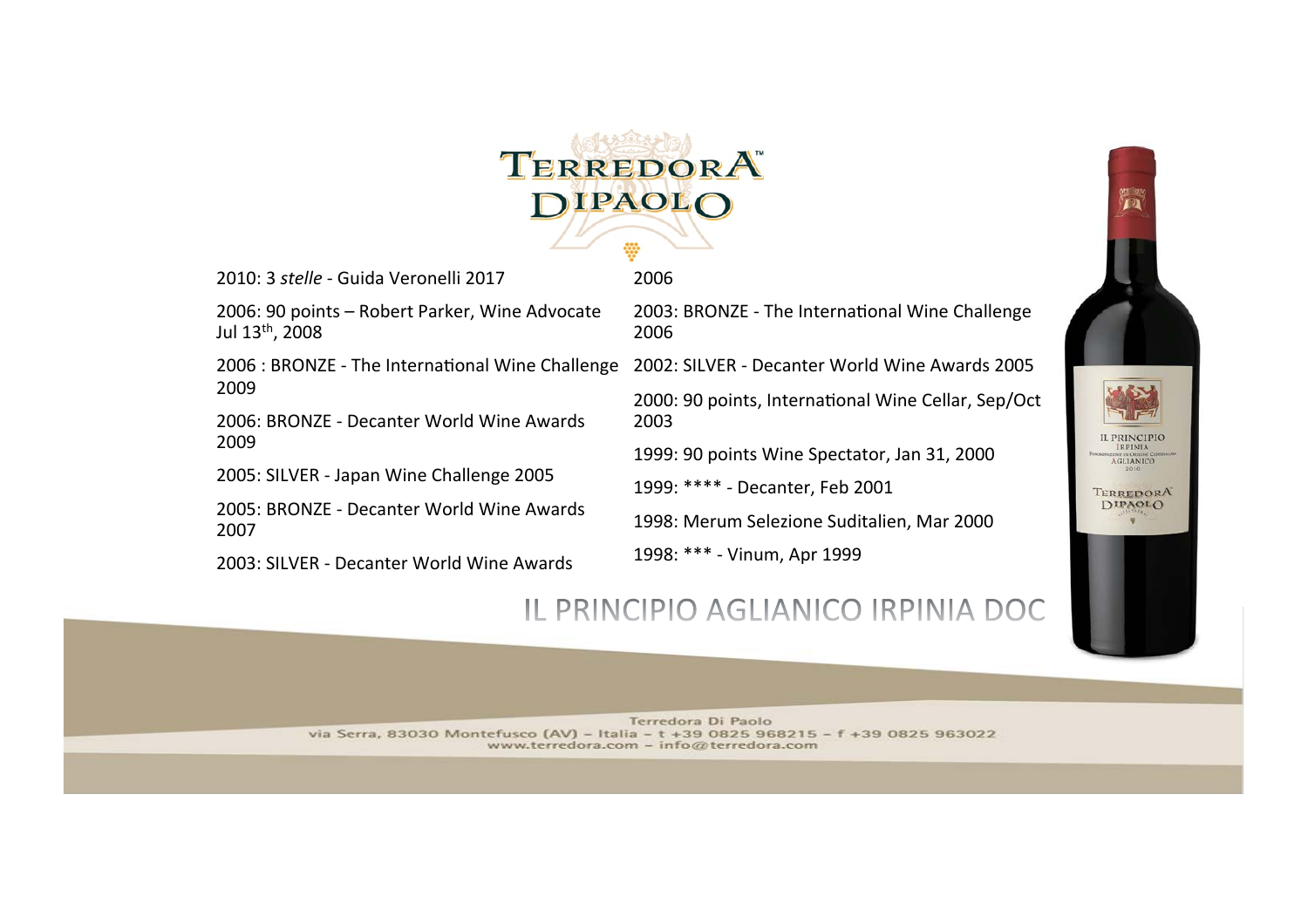

2017: 90 points - Vinous, Jun 2018

2016: 91 points - Vinous, May 2017

2015: 2 *stelle* - Guida Veronelli 2017

2014: 89 points - Vinous, Jun 2015

2013: BRONZE - The international Wine Challenge 2014 

2012: 90 points - Wine & Spirits, Aug 2014

2012: 88 points - JamesSuckling.com, Dec 2013

2012: BRONZE - The International Wine Challenge

2013 

2012: Commended - Decanter World Wine Awards 2013 

2011: 88 points, Recommended Rosés around the world, Wine Spectator, Aug 2012

2011: Commended - The International Wine Challenge 2012

2009: 90 points - Robert Parker, Wine Advocate, Jun 2010 

2005: I vini rosati del Gambero Rosso 2007



## ROSAENOVAE IRPINIA ROSATO DO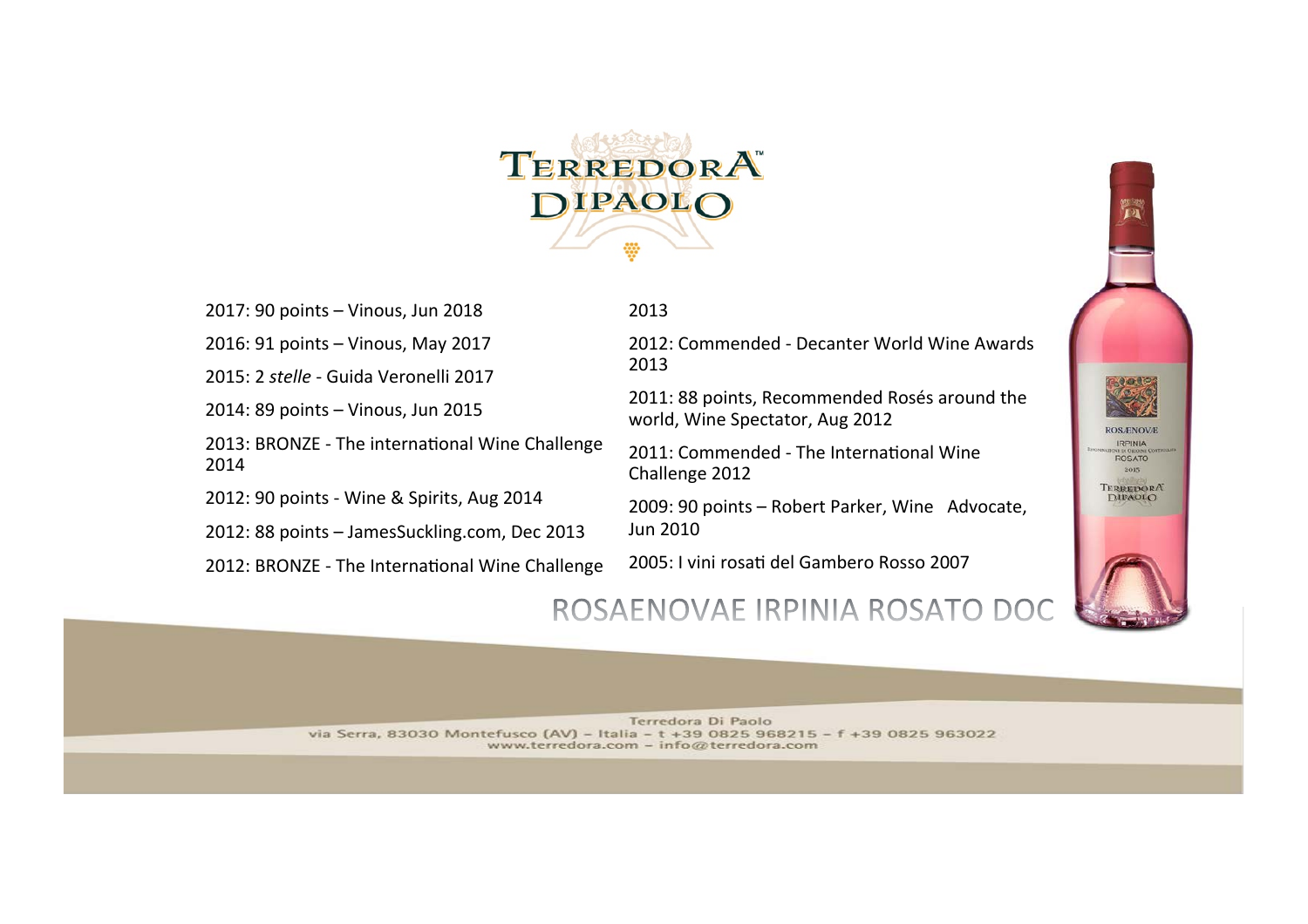

2015: 2 *stelle* - Guida Veronelli 2017 

2013: BRONZE - Decanter World Wine Awards 2014

2012: BRONZE - International Wine & Spirit Competition 2013

2011: BRONZE - The International Wine Challenge 2012 

2011: BRONZE - International Wine & Spirit Competition 2012

2010: BRONZE - The International Wine Challenge 2011 

2010: BRONZE - Decanter World Wine Awards 2011 Challenge 2007

2009: SILVER & *GREAT VALUE WHITE WINE* - The International Wine Challenge 2010

2009: Gran Menzione - Vinitaly 2010, Concorso Enologico Internazionale 

2008: SILVER - Decanter World Wine Awards 2009

2008: BRONZE - The International Wine Challenge 2009 

2007: BRONZE - Decanter World Wine Awards 2008 

2007: BRONZE - The International Wine Challenge 2008 

2006: BRONZE - Decanter World Wine Awards 2007

2006: Commended - The International Wine

## FALANGHINA CAMPANIA IGT

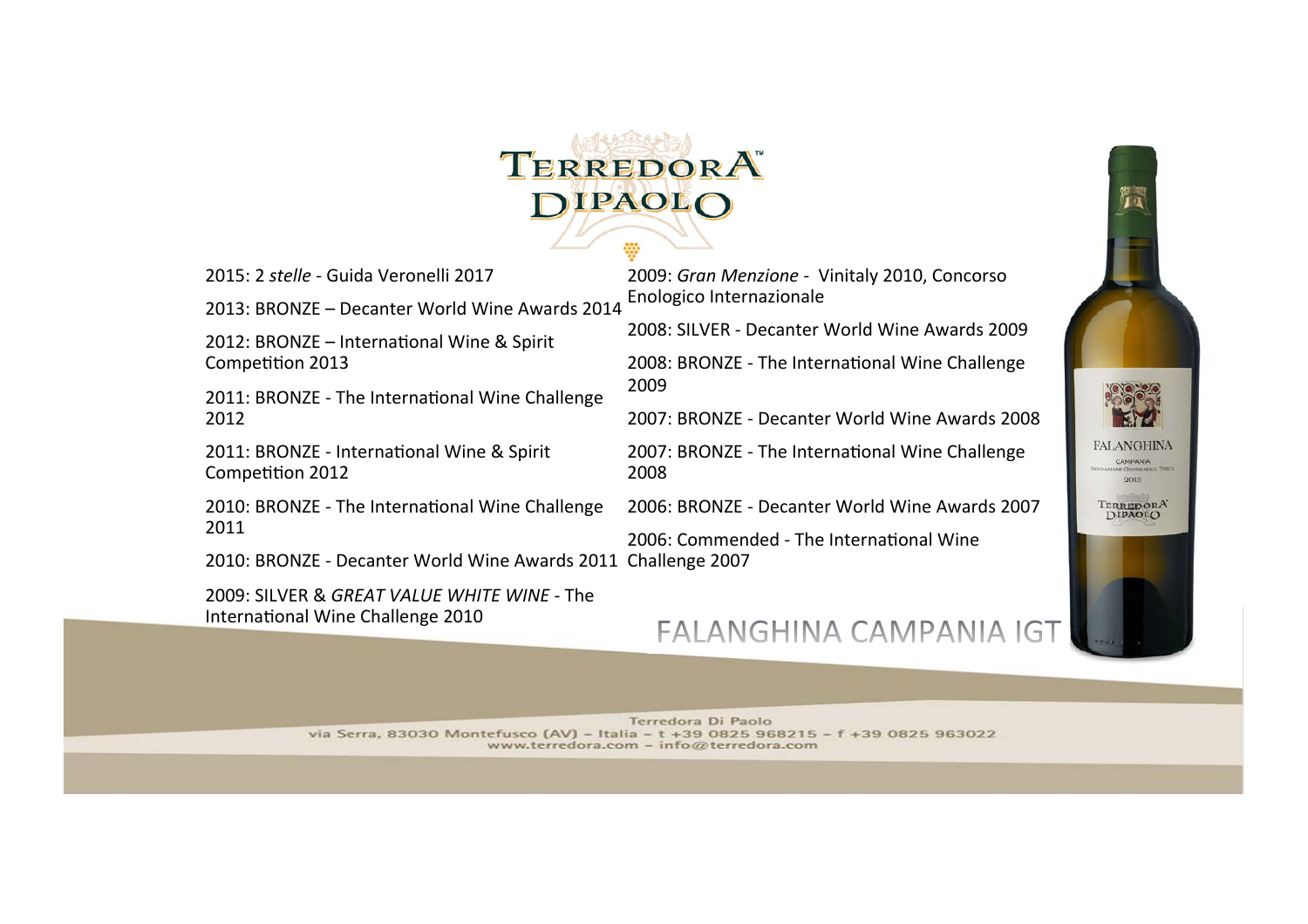

#### **CODA DI VOLPE CAMPANIA I.G.T.**

2016: 92 points - JamesSuckling.com, Oct 2017

2015: 88 points - Vinous, Nov 2016

2014: 90 points - Vinous, Sep 2015

2013: 87 points - Wine Enthusiast, Online Sep 2014 

2011: 92 points - The County Vintner

2011: 87 points - YEAR'S BEST Southern Italy, Wine & Spirits, Jun 2013

2010: SILVER - Decanter World Wine Awards 2011

2010: BRONZE -The International Wine Challenge 2011 

2009: 90 points - Robert Parker, Wine Advocate, Aug 2010 

2008: 90 points - Wine Spectator, Jul  $31<sup>st</sup>$ , 2009

2008: BRONZE - The International Wine Challenge 2009 

2007: BRONZE - The International Wine Challenge 2008 

### CODA DI VOLPE CAMPANIA IGT

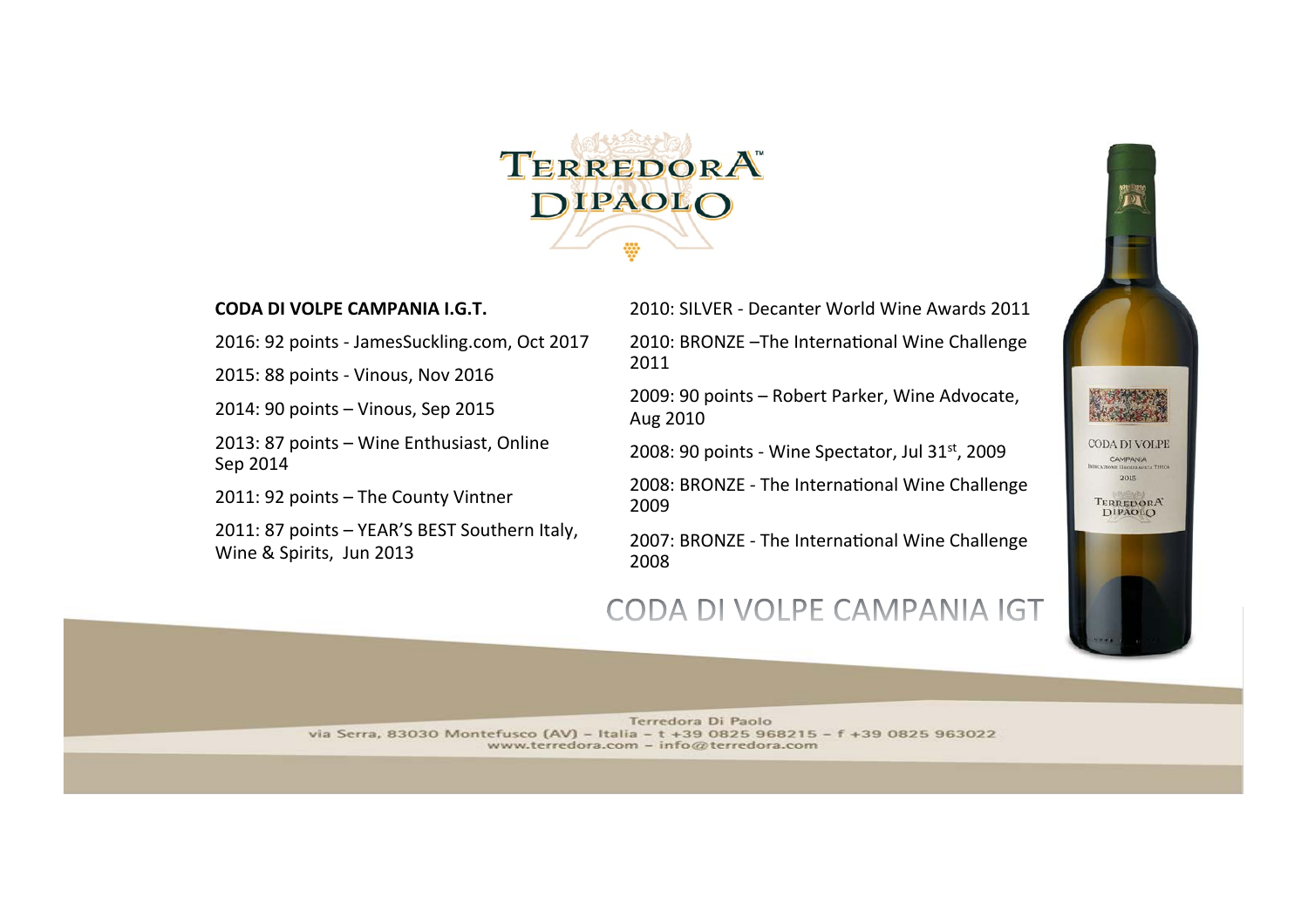

2015: 92 points - JamesSuckling.com, Oct 2017

2014: 86 points - Robert Parker, Wine Advocate, Aug 31st, 2017

2013: Commended - The International Wine Challenge 2016

2013: 88+ points - Vinous, Nov 2016

2013: 88 points - Wine Spectator, Oct 2016

2012: 90 points. JamesSuckling.com, Nov 2015

2012: 88 points - Vinous, Sep 2015

2012: 88 points - Wine Spectator, May 2015

2012: BRONZE - International Wine & Spirit Competition 2015

2012: BRONZE – Decanter World Wine Awards 2015

2012: 88 points - Wine Spectator, May 2015

2011: BRONZE - International Wine & Spirit Competition 2014

2011: BRONZE - Decanter World Wine Awards 2014

2011: 88 points - Wine & Spirits, Jun 2014

2010: 92 points - JamesSuckling.com, Dec 2013

2010: Best Value - The New Times, online Jun  $6<sup>th</sup>$ , 2013 

2010: BRONZE - The International Wine Challenge 2012 

### AGLIANICO CAMPANIA IGT

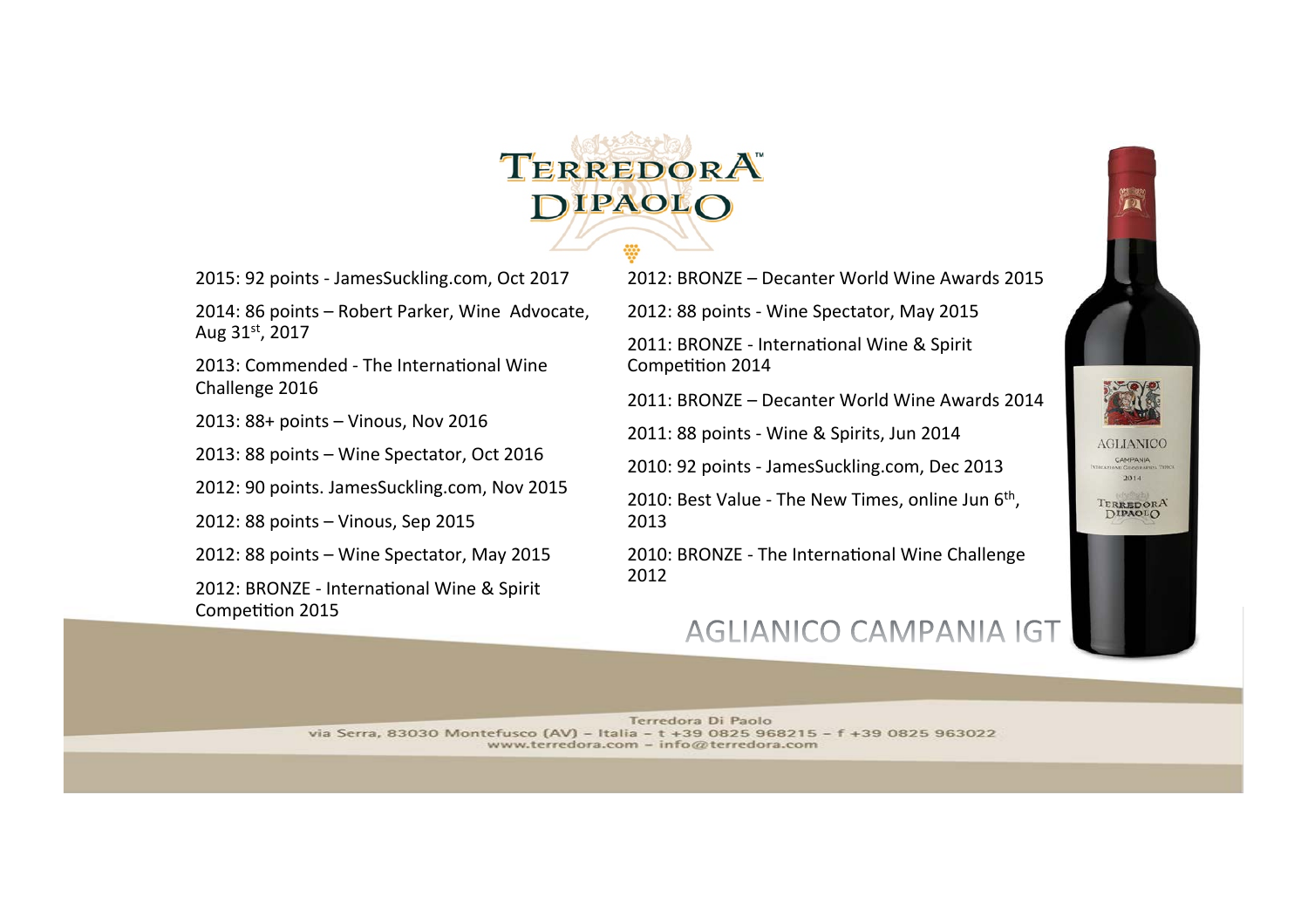

2010: 87 points - Wine Enthusiast, Editors' Choice, Feb 2013 

2010: 89 points - Robert Parker, Wine Advocate, Feb 2013 & Wine of the day, May 27<sup>th</sup>, 2013

2009: 88+ points - Robert Parker, Wine Advocate, June 2011: "a gorgeous wine, especially for the money" 

2009: 90 points  $-$  Tanzer's International Wine Cellar, Mar/Apr 2011

2008: 90 points - Robert Parker, Wine Advocate, Aug 2010

2007: BRONZE - The International Wine Challenge 2009 

2007: BRONZE - Decanter World Wine Awards 2009 2006: Wine Spectator Wine Pick of the Day, Jun 10th, 2008 

2006: SILVER - The International Wine Challenge 2008

2006: BRONZE - Decanter World Wine Awards 2008 2005: BRONZE - Decanter World Wine Awards 2007

2004: SILVER - The International Wine Challenge 2006

2004: 85 points & GREAT VALUE WINE - Wine Spectator, May 31st, 2006

## AGLIANICO CAMPANIA IGT

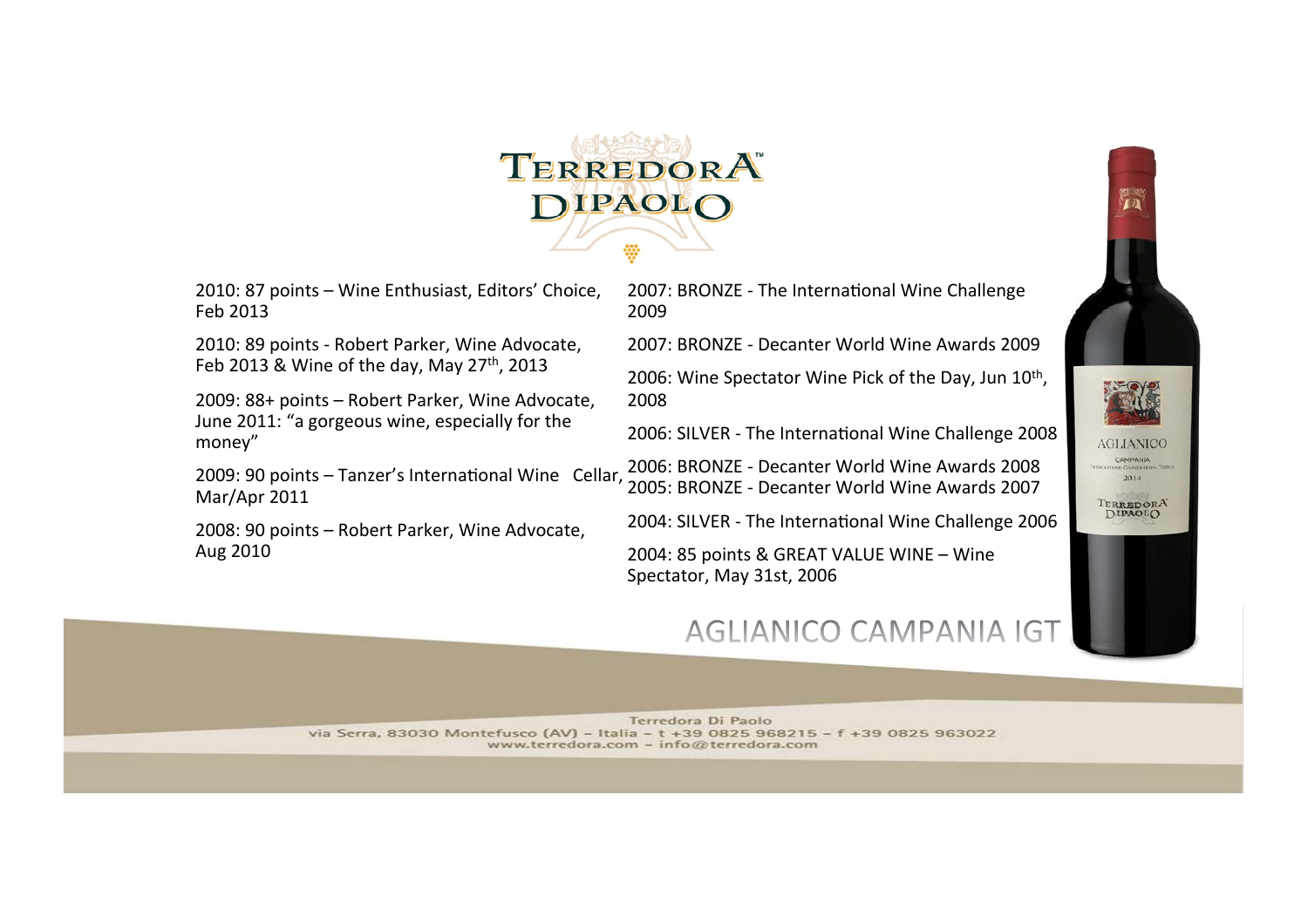

2015: 2 *stelle* - Guida Veronelli 2017

2007: SILVER - The International Wine Challenge 2008 

2007: BRONZE - Decanter World Wine Awards 2008 

2007: Gran Menzione - Vinitaly 2008, Concorso Enologico Internazionale

2006: BRONZE - The International Wine Challenge 2007 

2006: Commended - Decanter World Wine Awards 2007 

2005: BRONZE - Decanter World Wine Awards 2006

2005: Seal of Approval - The International Wine Challenge 2006